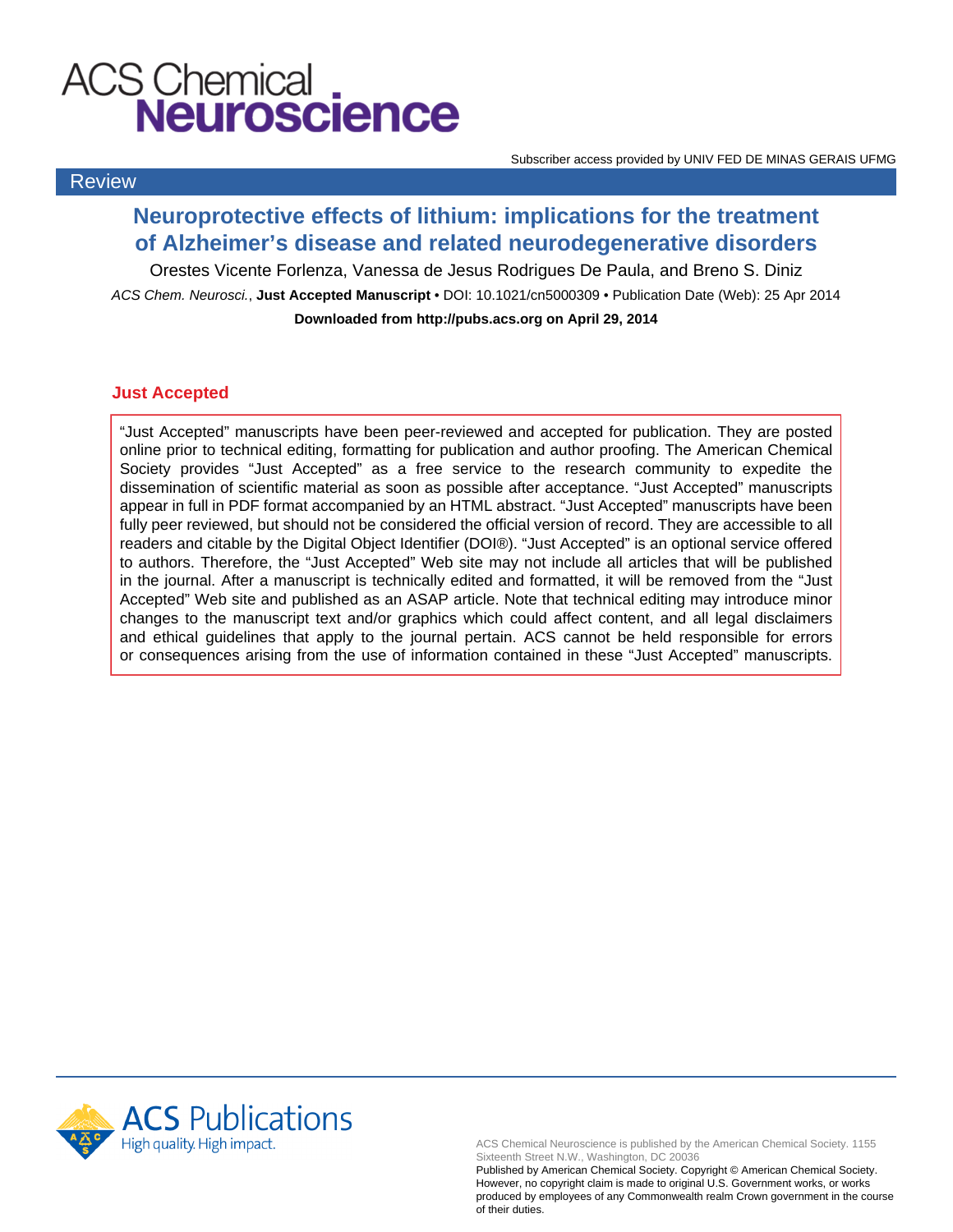## **Neuroprotective effects of lithium: implications for the treatment of Alzheimer's disease and related neurodegenerative disorders**

Forlenza OV<sup>1</sup>, De-Paula VJR<sup>1</sup>, Diniz, BSO<sup>2</sup>

Authors' affiliation:

1 – Laboratory of Neuroscience (LIM-27), Department and Institute of Psychiatry, Faculty of Medicine, University of Sao Paulo, Brazil

2 - Department of Mental Health, Faculty of Medicine, Federal University of Minas Gerais and National Institute of Science and Technology, Molecular Medicine, Faculty of Medicine, Federal University of Minas Gerais, Belo Horizonte, MG, Brazil.

Corresponding author:

Orestes V. Forlenza, MD, PhD

Laboratory of Neuroscience, Institute of Psychiatry

Rua Dr. Ovidio Pires de Campos 785, 3th floor

CEP 05403-010 - São Paulo, SP

Phone: +55 11 2661-7267; Fax +55 11 2661-8010

Email: forlenza@usp.br

Conflict of interests:

There is no conflict of interest concerning the information disclosed in this manuscript.

#### Acknowledgments:

Fundação de Amparo à Pesquisa do Estado de São Paulo (FAPESP, 2009/52825-8), Associação Beneficente Alzira Denise Hertzog da Silva (ABADHS).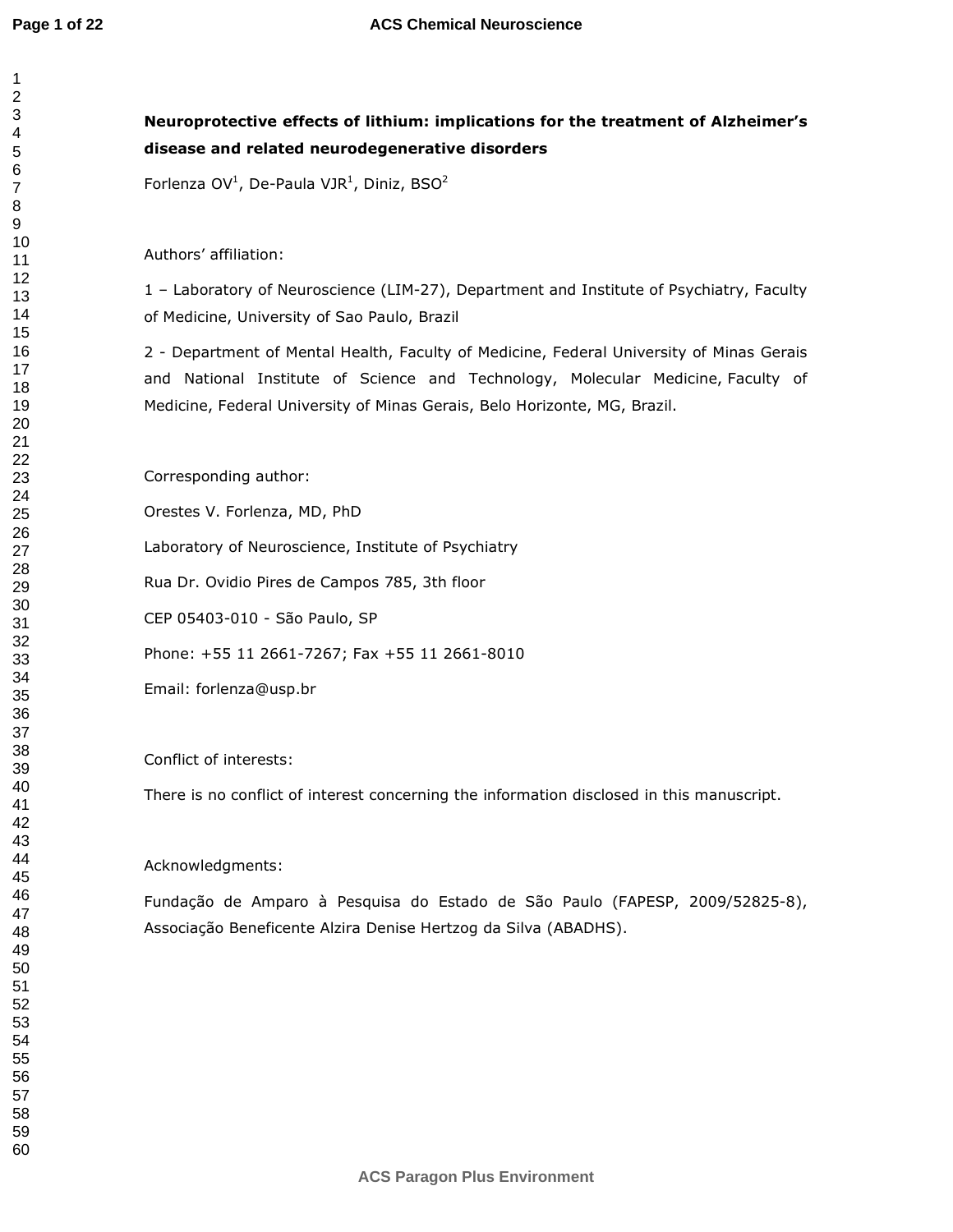#### *Abstract*

Lithium is a well-established therapeutic option for the acute and long term management of bipolar disorder and major depression. More recently, based on findings from translational research, lithium has also been regarded as a neuroprotective agent and a candidate drug for disease-modification in certain neurodegenerative disorders, namely Alzheimer's disease (AD), amyotrophic lateral sclerosis (ALS) and, more recently, Parkinson's disease (PD). The putative neuroprotective effects of lithium rely on the fact that it modulates several homeostatic mechanisms involved in neurotrophic response, autophagy, oxidative stress, inflammation and mitochondrial function. Such a wide range of intracellular responses may be secondary to two key effects, i.e., the inhibition of glycogen synthase kinase-3 beta (GSK-3β) and inositol monophosphatase (IMP) by lithium. In the present review, we revisit the neurobiological properties of lithium in light of the available evidence of its neurotrophic and neuroprotective properties, and discuss the rationale for its use in the treatment and prevention of neurodegenerative diseases.

*Key words*: Lithium, neuroprotection, GSK-3β, autophagy, bipolar disorder, Alzheimer's disease, Parkinson's disease, amyotrophic lateral sclerosis.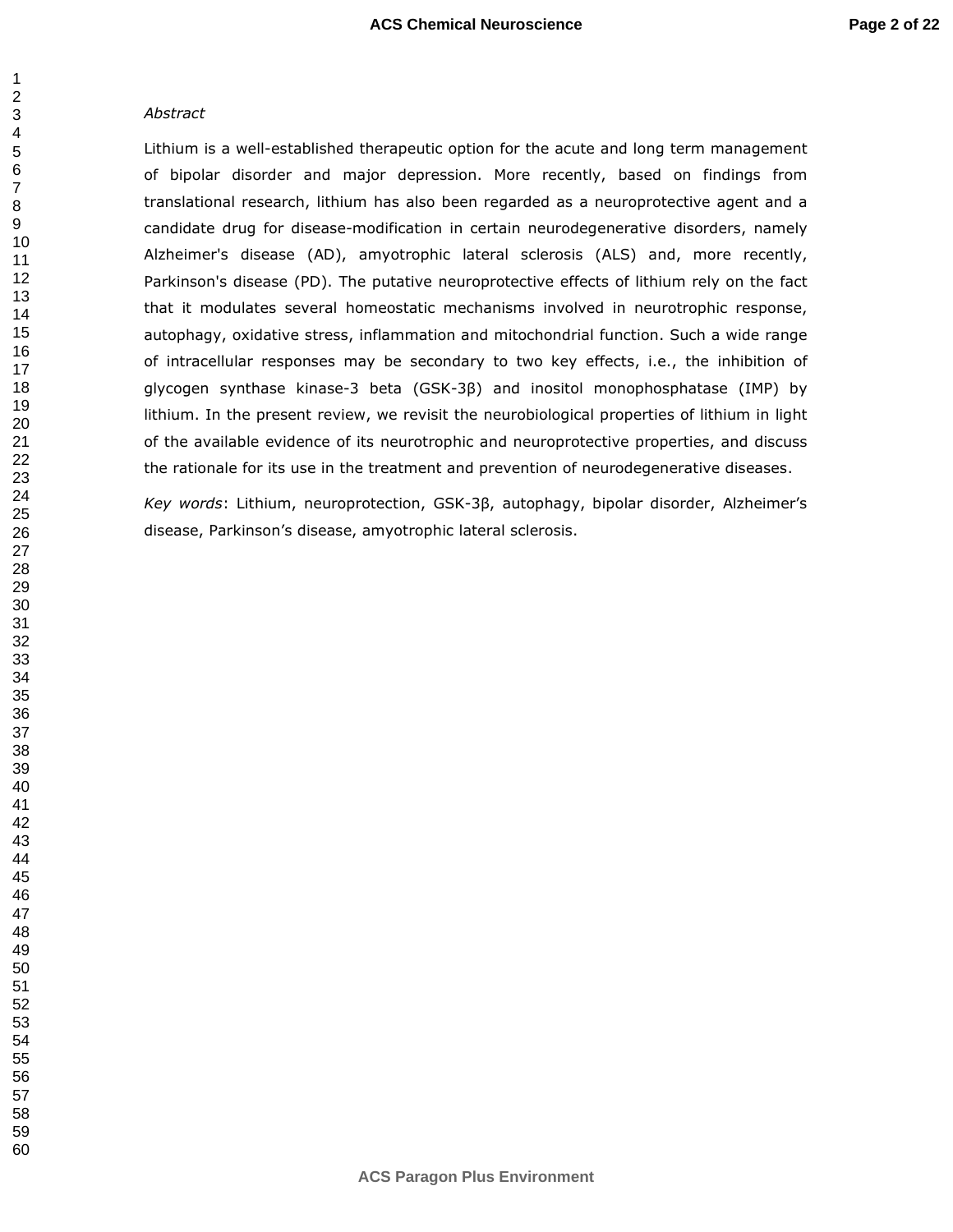#### *Introduction*

Lithium salts have long been used in psychiatry for the treatment of severe mental disorders<sup>1</sup>. Currently, the main medical indications of lithium are for the acute and longterm treatment of bipolar disorder (BD) and for the adjunctive treatment of major depression, given its well-established mood stabilizing properties<sup>2</sup>. More recently, there has been a growing body of evidence indicating that the neurobiological benefits of lithium may go beyond mood stabilization. In experimental and clinical models, lithium treatment has been associated with neuroprotection, due to its effects on several mechanisms of neuronal homeostasis involved in the activation of neurotrophic responses, modulation of oxidative stress, inflammatory cascades, up-regulation of mitochondrial function, and other specific biological effects implicated in the pathogenesis of neurodegenerative diseases such Alzheimer's disease (AD) and amyotrophic lateral sclerosis (ALS)<sup>3</sup>. This article aims to review the mechanisms by which lithium may exert its neuroprotective effects, and how these mechanisms may help delay the progression of neurobiological changes in mood and neurocognitive disorders. Additionally, we address the potential of lithium as a disease-modifying agent for certain neurodegenerative and dementing conditions.

#### *Neurobiological properties of lithium*

The pharmacological mechanisms of lithium are not completely understood, but current evidence suggests the direct involvement of classic pharmacological targets affecting neurotransmission and signal transduction. These include the modulation of cell-surface receptors, the release of second-messengers and downstream signaling molecules, and the subsequent effect on the activity of important regulatory systems, with an impact on the release of transcription factors and gene expression<sup>4</sup>. Monovalent lithium (Li<sup>+</sup>) competes with bivalent magnesium  $(Mq^{2+})$  to the similar ionic radii of these cations (0.60Aº and 0.65Aº respectively), rendering the ability of lithium to bind to  $Mq<sup>2+</sup>$ substrate sites. Therefore, lithium can inhibit a wide range of enzymes that depend on Mg<sup>2+</sup> as a co-factor<sup>5,6</sup>. The competition between lithium and Mg<sup>2+</sup> on these substrate sites has a significant influence on the activity of several enzymes and therefore the release of their metabolic products; in particular, glycogen synthase kinase-3 beta (GSK-3β), inositol monophosphatase (IMP) and Akt/β-arrestin2 (Akt) are important lithium targets. Therefore, the modification of these intracellular pathways through enzymatic inhibition is relevant to the understanding of the pathogenesis of certain neuropsychiatric and neurodegenerative disorders.

GSK-3 has two isoforms, alpha and beta, with distinct patterns of distribution and homeostatic roles. GSK-3β is more abundant in the brain, and is implicated in cytoskeletal organization and remodeling<sup>7</sup>. Conversely, cerebral GSK-3 $a$  is involved in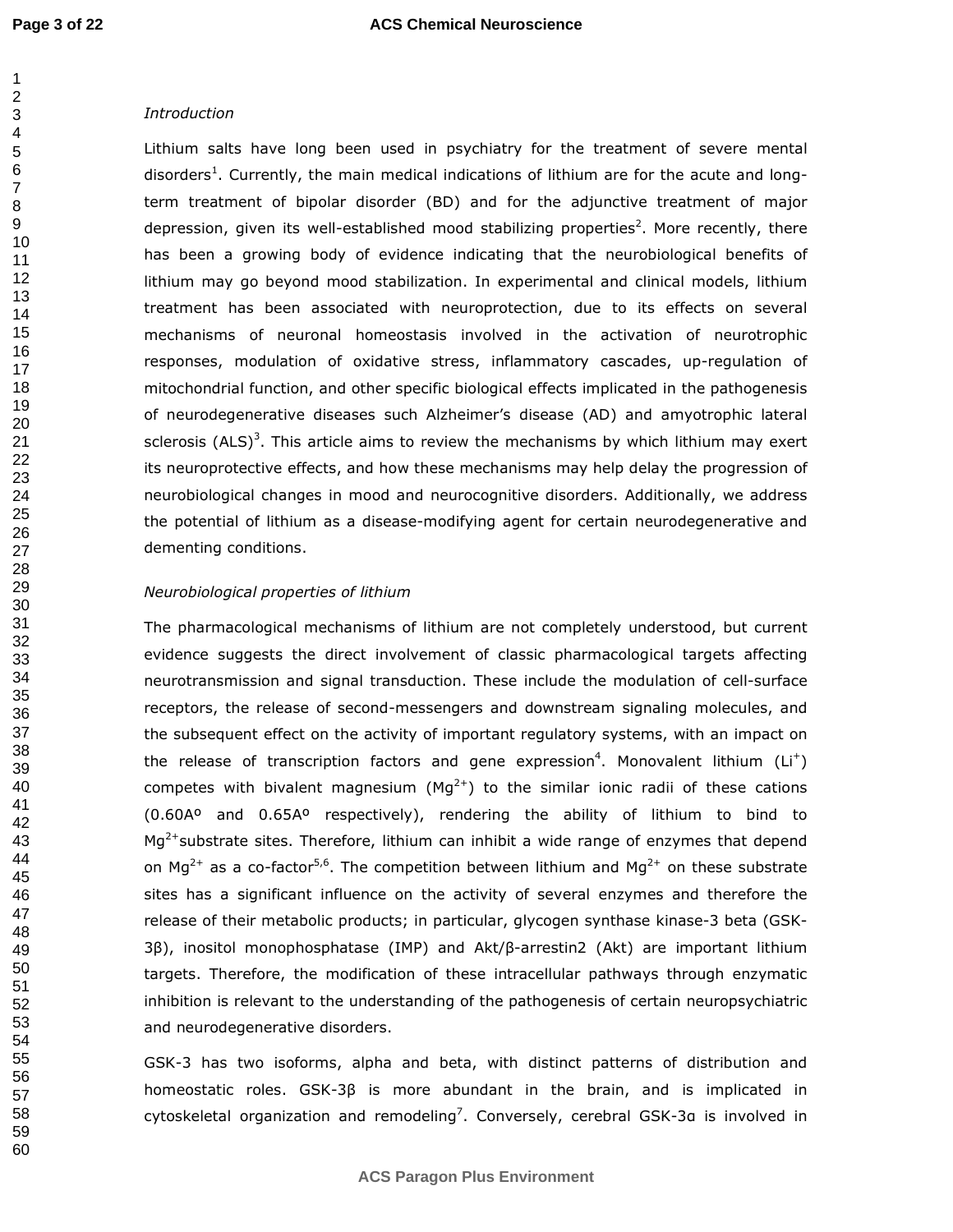neurodevelopment $^8$  and its inhibition by lithium has also been associated with diseasemodification in a transgenic mouse model of AD<sup>9</sup>. The inhibition of GSK-3β is one of the most relevant mechanisms of action of lithium, and substantiates its putative role as a candidate for a disease-modifying drug in the treatment or prevention of  $AD^{10,11}$ . Lithium inhibits GSK-3β activity by two distinct and interrelated mechanisms: directly, by preventing the binding of  $Mg^{2+}$  to the catalytic core of GSK-3 $\beta$ , and indirectly through inducing the phosphorylation of the serine-9 residue of GSK-3β, leading to conformational changes and inactivation, which is required for enzymatic activity. Therefore, by the competitive dislocation of  $Mg^{2+}$ , lithium reversibly inhibits the enzyme $12,13$ . The indirect mechanism is followed by the activation of intracellular kinases (e.g. Akt) or the inhibition of intracellular phosphatases (e.g. PP2A) by lithium $^{14,15,16}$ . Finally, lithium can also reduce the availability of GSK-3β at the transcriptional level, therefore reducing its protein expression as a consequence of the inhibition of mRNA transcription<sup>17</sup>.

Another relevant mechanism of action of lithium is the inhibition of inositol monophosphatase (IMP) and inositol polyphosphate-1 (IPP). As with GSK-3β, lithium directly inhibits IMP and IPP activity by the competitive displacement of  $Mg^{2+}$  from the catalytic site of the enzyme<sup>18</sup>. The inhibition of IMP and IPP prevents the re-uptake of inositol, leading to depletion of intracellular levels and subsequent inhibition of the phosphoinositol cycle. Another important consequence of IMP inhibition is the suppression of the formation of its metabolic product inositol triphosphate (IP3); IP3 is an intracellular messenger implicated in the regulation of many intracellular pathways relevant to neuropsychiatric disorders, including autophagy, an important homeostatic mechanism based on the degradation of cytoplasmic proteins and organelles<sup>19</sup>. Sarkar et al.  $(2005)^{20}$  found in mammalian cell cultures that lithium induced autophagy as a downstream effect of the inhibition of IMP.

Lithium, in a dose-dependent manner, modulates autophagy through both the GSK-3β and IMPase pathways, with opposite effects. Lithium-induced IMPase inhibition at lower doses ( $\approx$ 0.8mM), up-regulating autophagy<sup>20</sup>, while the inhibition of GSK-3β by higher doses of lithium (≈2mM) down-regulates autophagy via activation of the inhibitory regulator mTOR $^{21,22}$ . The overall ability of lithium to induce autophagy is due to the prevailing inhibition of IMPase<sup>20</sup>. Finally, lithium has been shown to act on other homeostatic pathways as well, such as extracellular signal-regulated kinase (ERK), PI3k/Akt and phospholipase C (PLC), which are proteins with further impact on the regulation of autophagy<sup>23,24</sup>.

*Preclinical evidence of the neuroprotective effect of lithium*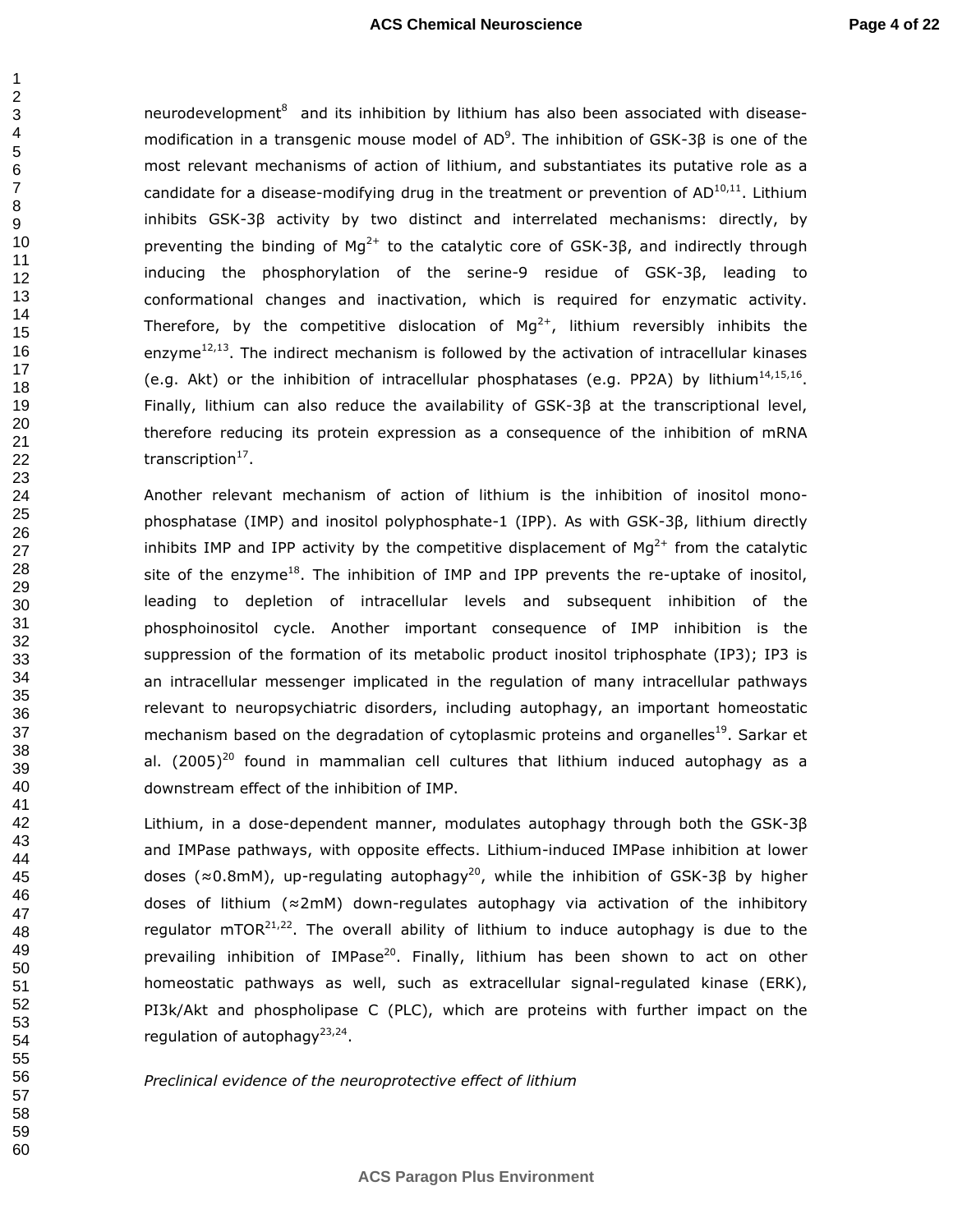#### **ACS Chemical Neuroscience**

As stated above, lithium has specific properties that may attenuate the effect of critical pathological changes that occur in AD, namely through the inhibition of the GSK-3β. In fact, this is the cornerstone to support the "GSK hypothesis of  $AD''^{25}$ , according to which the inhibition of GSK-3β activity by lithium is associated with the down-regulation of two central processes in the pathogenesis of AD, namely the reduction of the hyperphosphorylation of microtubule-associated Tau protein<sup>26,27,28</sup>, and the induction of neuronal death via overproduction of the Aβ peptide  $29,30$  31. In transgenic mice overexpressing GSK-3β and in other animal models of AD, chronic lithium treatment significantly reduced Tau phosphorylation<sup>32,33,34</sup>. Likewise, chronic lithium treatment reduced  $AB_{42}$  production by a direct modulation of APP processing and by inhibition of  $GSK-3\beta$  activity<sup>35,36</sup>. It is noteworthy that the attenuation or reversal of AD-related neuropathology was accompanied by a significant improvement in memory deficits in these animal models<sup>37,38,39</sup>.

In addition to these disease-specific mechanisms, lithium may also protect neurons against the neurotoxic effects of  $AB_{42}$  by favouring other neurotrophic and/or neuroprotective responses<sup>40,41</sup>. Chen and Chuang (1999)<sup>42</sup> showed that lithium increases the expression of p53 and Bcl-2, favouring neuronal survival. Chen et al.  $(1999)^{43}$ showed the chronic administration of two structurally dissimilar mood stabilizing agents, lithium and valproate, increases Bcl-2 levels in the cortex, with beneficial neuroprotective effects. Also, lithium significantly stimulates the proliferation of progenitor cells in neuronal cell cultures  $44,45$ , and increases the expression of anti-apoptotic proteins (e.g. Bcl-2) $46,47,48$ . Recent evidence suggests that lithium treatment enhances the mitochondrial respiratory rate, reduces oxidative stress, protects DNA against damage from oxidative stress, and modulates calcium influx in the mitochondria<sup>49,50,51,52,53,54</sup>. Lithium treatment also stimulates autophagic processes due to its inhibition of IMP/IPP activity and reduction of IP3 formation, in spite of GSK-3 $\beta$  inhibition<sup>55,56</sup>.

Another important neuroprotective effect of lithium is the stimulation of synthesis and release of neurotrophic factors, in particular brain-derived neurotrophic factor (BDNF) and vascular endothelial growth factor (VEGF). Increased availability of these factors protects neurons against neurotoxic insults, stimulates hippocampal neurogenesis, increases synaptic plasticity and long-term potentiation (LTP), and positively regulates cell survival<sup>3</sup>. Finally, lithium can regulate inflammatory processes by lessening the proinflammatory response. Lithium has also been shown to reduce the production of interleukin-1 beta (IL-1β) and tumour necrosis factor alpha (TNF-α), inducers of lipopolysaccharide (LPS)-induced inflammation in glial cells<sup>57</sup>, and to reduce microglial activation secondary to ischemic insult in mice . Chronic lithium treatment can attenuate arachidonic acid production, an essential feature of the innate inflammatory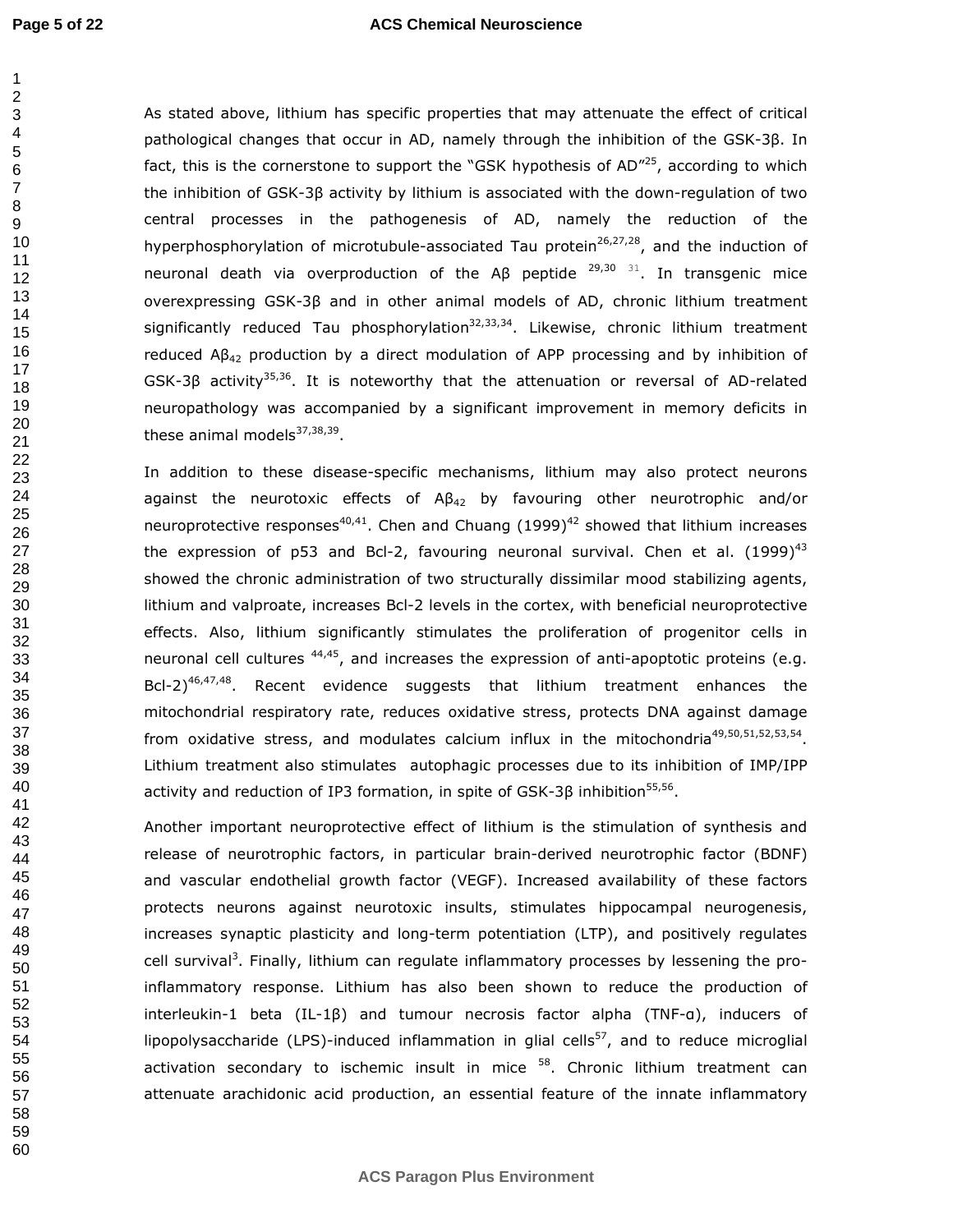response<sup>59</sup>. Therefore, the modulation of inflammatory processes by lithium is relevant in light of the prominent role of inflammation in neurodegenerative and mood disorders $^{60}$ .

Complex interactions between genetic and environmental factors are believed to play a critical role in the pathophysiology of neuropsychiatric disorders. The epigenetic status is affected by environmental stimuli and insults, leading to DNA methylation and histone modifications. Therefore, a better understanding of the epigenetic mechanisms affecting neuronal cells will provide important insights into the pathophysiology of cognitive and mood disorders and clues to new treatment approaches<sup>61,62</sup>. Epigenetic studies conducted in the postmortem brains of patients with major depression found evidence of hypermethylation of several genes involved in neuronal response, such as *BDNF*, *DBN1*, SLC6A4 and *PRIMA1* in the prefrontal cortex<sup>63,64,65</sup>. Studies further provided evidence implicating of GSK-3β in the regulation of DNA methylation in mouse embryonic stem cells (ESC)<sup>66</sup>. The *de novo* DNA methyltransferase gene (*Dnmt3a2*) is down-regulated in GSK-3β double knock-out ESCs, decreasing DNA methylation. The inhibition of GSK-3β activity by lithium mimics the effects of reducing DNA methylation in both wild-type ESCs and wild-type neural stem cells. In addition, the inactivation of GSK-3β via components of the insulin signalling pathway also results in reduced DNA methylation<sup>67</sup>.

## *Clinical and imaging findings supporting the neurotrophic and neuroprotective properties of lithium in bipolar disorder:*

In addition to the cumulative evidence derived from experimental models, clinical and neuroimaging studies with patients with bipolar and other mood disorders further corroborate the neuroprotective properties of lithium. Most of the current clinical evidence derives from studies using subjects with BD. Large case registry studies found that BD patients continuously treated with lithium had a significantly lower risk of dementia, compared to those on other mood stabilizers or without treatment<sup>68,69</sup>. In a retrospective study, Terao and colleagues  $(2006)^{70}$  found that patients on chronic lithium treatment had lower rates of cognitive decline as measured by the Mini-Mental State Examination (MMSE). In a cross-sectional study from our group, we found that older bipolar patients on chronic lithium treatment had a significantly lower incidence of AD (3%) compared to those with no or minimal lifetime lithium exposure  $(19\%)^{71}$ . In this study, the incidence rates of AD in the group treated with lithium was comparable to those observed in the general population<sup>72</sup>, suggesting that chronic lithium treatment can be protective against the development of dementia (particularly AD) in the long-term outcome of BD.

Acute and chronic lithium treatment of BD patients has been associated with the upregulation of certain biological cascades related to neuroprotection. Lithium treatment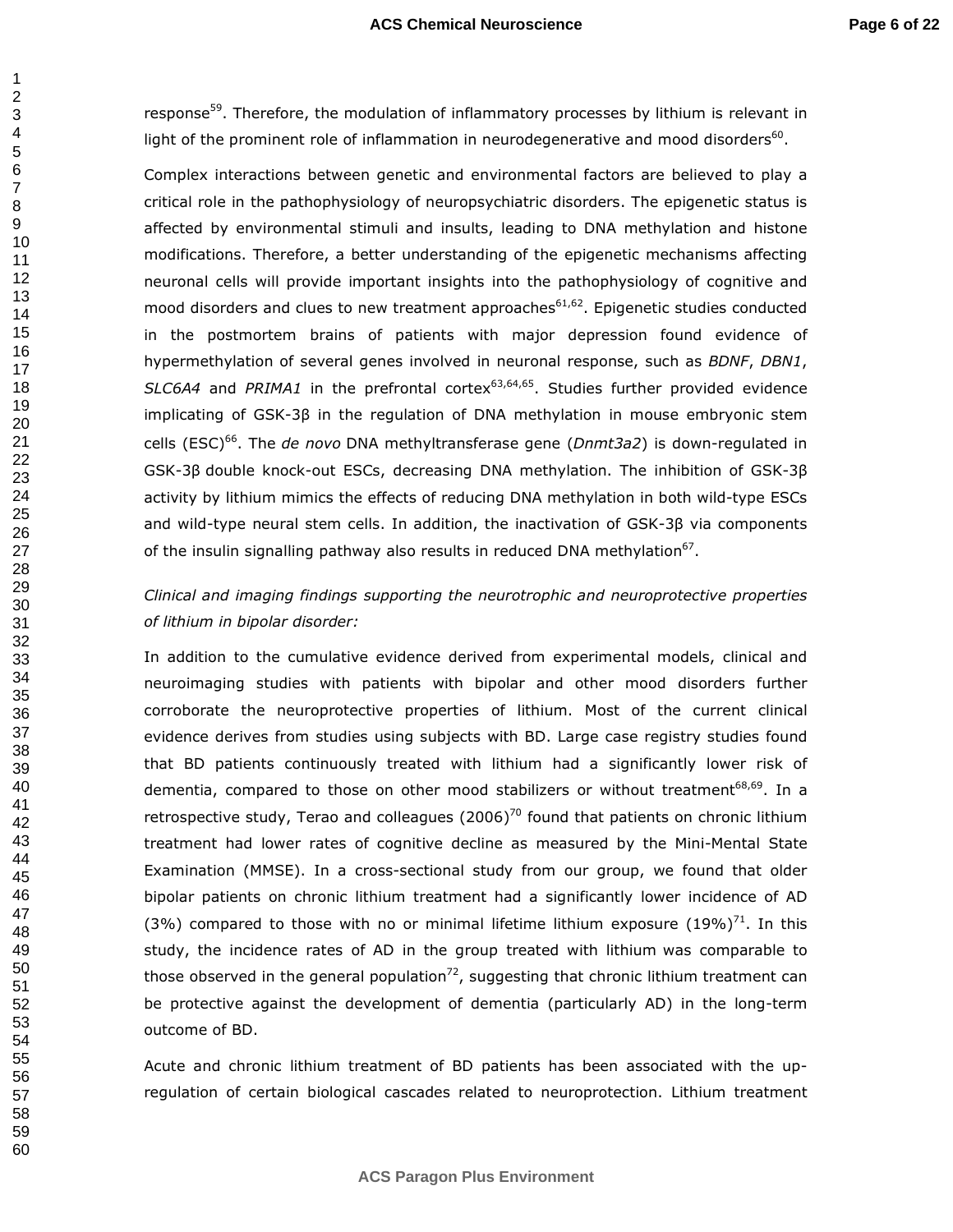#### **ACS Chemical Neuroscience**

significantly increased plasma concentrations of BDNF, with influence on response to treatment<sup>73,74</sup>. In a clinical trial with patients in acute mania, a significant increase in plasma concentrations of BDNF was observed after 4 weeks of treatment with lithium; however, increased BDNF levels were not associated with treatment response<sup>75</sup>. In addition, maintenance treatment with lithium was associated with persistently higher levels of BDNF and reduced risk of relapse after a major affective episode<sup>76</sup>. Lithium can also modulate other important biological processes related to inflammation and oxidative stress. Lithium treatment of acute mania episodes was associated with a reduction of pro-oxidative stress markers, namely  $TBARS^{77}$ . In addition, lithium treatment increased anti-oxidative, and reduced pro-oxidative, markers in healthy subjects<sup>78</sup>. The reduction in pro-oxidative stress markers was associated with significant clinical improvement in depressive symptoms after lithium treatment<sup>79</sup>. Finally, a recent 

study demonstrated that patients with BD who had a good response to lithium also had a significant reduction in plasma concentrations of TNF-α; in contrast, patients who did not respond well to lithium showed a significant increase in TNF-a levels<sup>80</sup>. Lithium can restore the balance between the production of IL-1β and IL-6 in monocytes of bipolar patients *in vitro*; this effect is similar to those observed *in vivo<sup>81</sup>* .

Neuroimaging studies have provided further support for the neuroprotective effects of lithium. Structural neuroimaging studies showed that short and long-term lithium treatment was associated with a volumetric increase in the hippocampus and amygdala, in addition to increased cortical thickness<sup>82,83,84,85</sup>. In a recent multicentre, observational study, BD patients on continuous lithium treatment had significantly larger hippocampi compared to those with no or minimal lifetime exposure to lithium<sup>86</sup>. Finally, lithium treatment was associated with increased N-acetyl aspartate (NAA) and myoinositol levels as shown by magnetic resonance spectroscopy $87,88$ . These imaging and neurochemical findings suggest that long-term lithium treatment may have a significant effect on synaptic density, neuronal vitality, and mitochondrial function in BD patients.

#### *Clinical evidence of neuroprotective effects of lithium in neurodegenerative disorders:*

#### Alzheimer's disease (AD):

The rationale for the clinical use of lithium as a neuroprotective therapy derive from preclinical models of AD, indicating that lithium can preclude or attenuate Aβ and Tau pathology, and improve cognitive function in transgenic mice. These results encouraged the conduction of clinical studies in patients with AD; however, few studies have been presented thus far. In a small open label trial with 25 patients with mild to moderate AD conducted in the United Kingdom, MacDonald- et al.  $(2008)^{89}$  found no significant effects of lithium on cognitive function after one-year of treatment. Nonetheless, the authors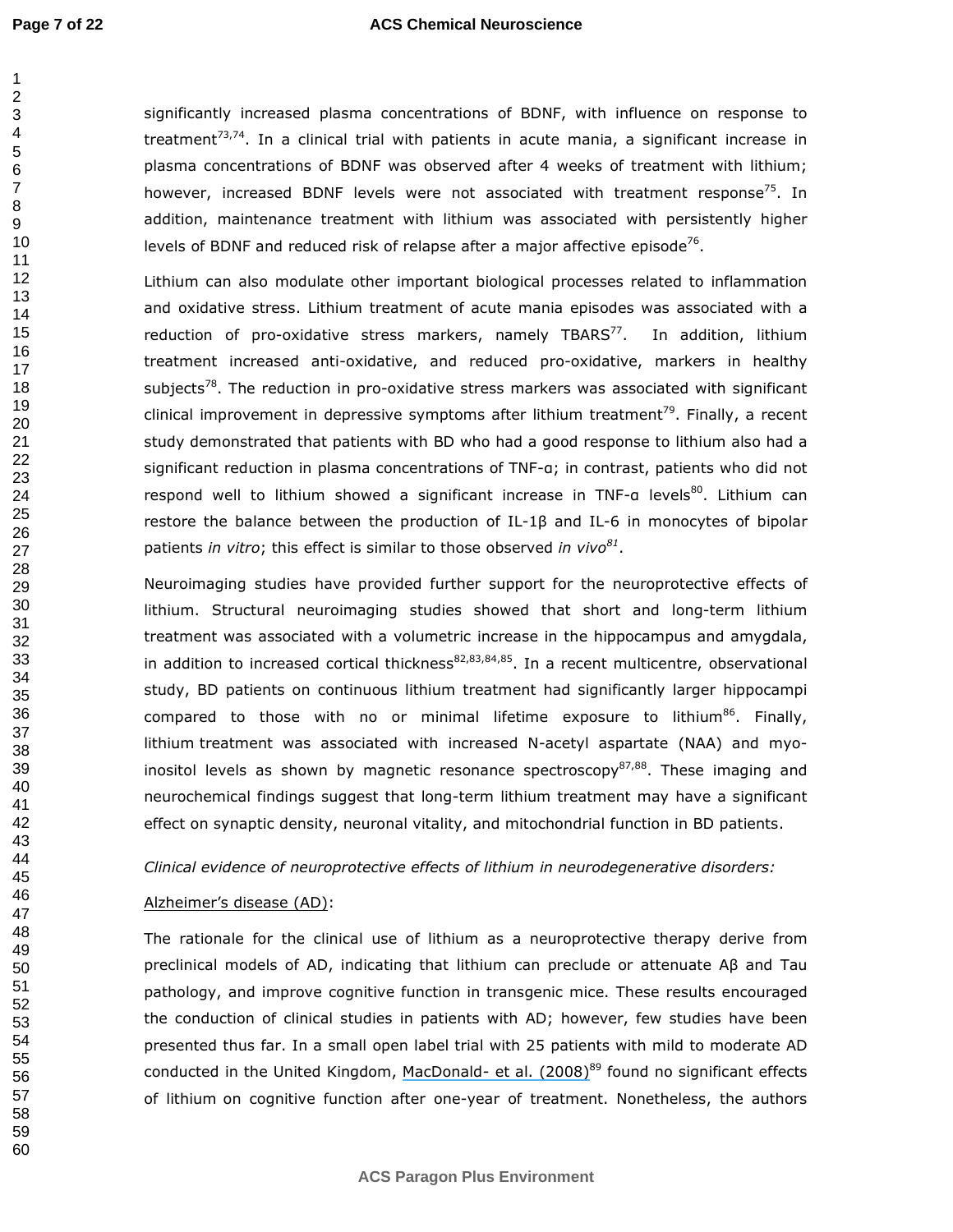concluded that lithium was a safe drug in older adults as most of the side effects and dropouts from the trial were due to mild and reversible side effects. In a single-blind, multicenter clinical trial with 71 patients with mild to moderate AD conducted in Europe, Hampel et al.  $(2009)^{90}$  did not find any significant benefits of lithium on cognitive performance associated with ten weeks of treatment at therapeutic levels (0.5– 0.8mmol/L). In this study, the authors evaluated the effect of lithium on biomarkers related to AD, and did not find any significant changes in cerebrospinal fluid (CSF) concentrations of  $AB_{42}$  and phosphorylated Tau, nor in phosphorylated GSK-3β (i.e. the inactive form of this enzyme) levels in leukocytes. The authors hypothesize that their negative results, in light of the short duration of treatment, were insufficient for lithium to exert its neuroprotective effects, or at least for these effects to be represented by changes in biomarker levels. Secondary analysis of this trial showed that lithium treatment was associated with increased plasma concentrations of BDNF. In this subset of AD patients, lithium treatment restored low baseline BDNF to levels similar to controls, and patients who displayed an increase in BDNF also had significant cognitive improvement<sup>91</sup>. The effect of lithium was specific to the BDNF response, as no significant changes were observed in levels of glial cell-derived neurotrophic factor (GDNF) both in the CSF and serum of AD patients after 10 weeks of lithium treatment<sup>92</sup>.

More recently, we conducted a double-blind, placebo controlled, clinical trial to evaluate whether long-term treatment with lithium at sub-therapeutic levels (serum levels of 0.2– 0.5 mmol/L) could delay the progression from amnestic mild cognitive impairment (MCI) to dementia, and to evaluate the disease-modifying properties as illustrated by the modification of clinical and biological markers of AD in patients with MCI  $^{11}$ . This study recruited 45 older adults with amnestic MCI, and the preliminary analysis after one year of follow-up showed that amnestic MCI subjects receiving lithium presented stable cognitive performance and lower conversion rates to AD compared to subjects on placebo, although the latter difference was not statistically significant. However, significant differences in favour of the lithium group were observed on multiple cognitive parameters, namely memory, attention and global cognitive function. In addition, lithium use was associated with a significant reduction in CSF concentrations of phosphorylated Tau as compared to subjects in the placebo group. Additional analyses revealed that the effect size of lithium on phosphorylated Tau levels was even greater in MCI subjects who did not progress to AD upon follow-up. Overall, these results suggest that long-term lithium treatment may have disease-modifying properties on the core pathophysiologic features of AD and deliver a marginal clinical benefit, mostly if started at the earlier stages of the disease process. In another recent clinical trial conducted by a different Brazilian group, Nunes et al. (2013) demonstrated a significant improvement in global cognitive performance (as shown by the MMSE) using continuous microdoses of lithium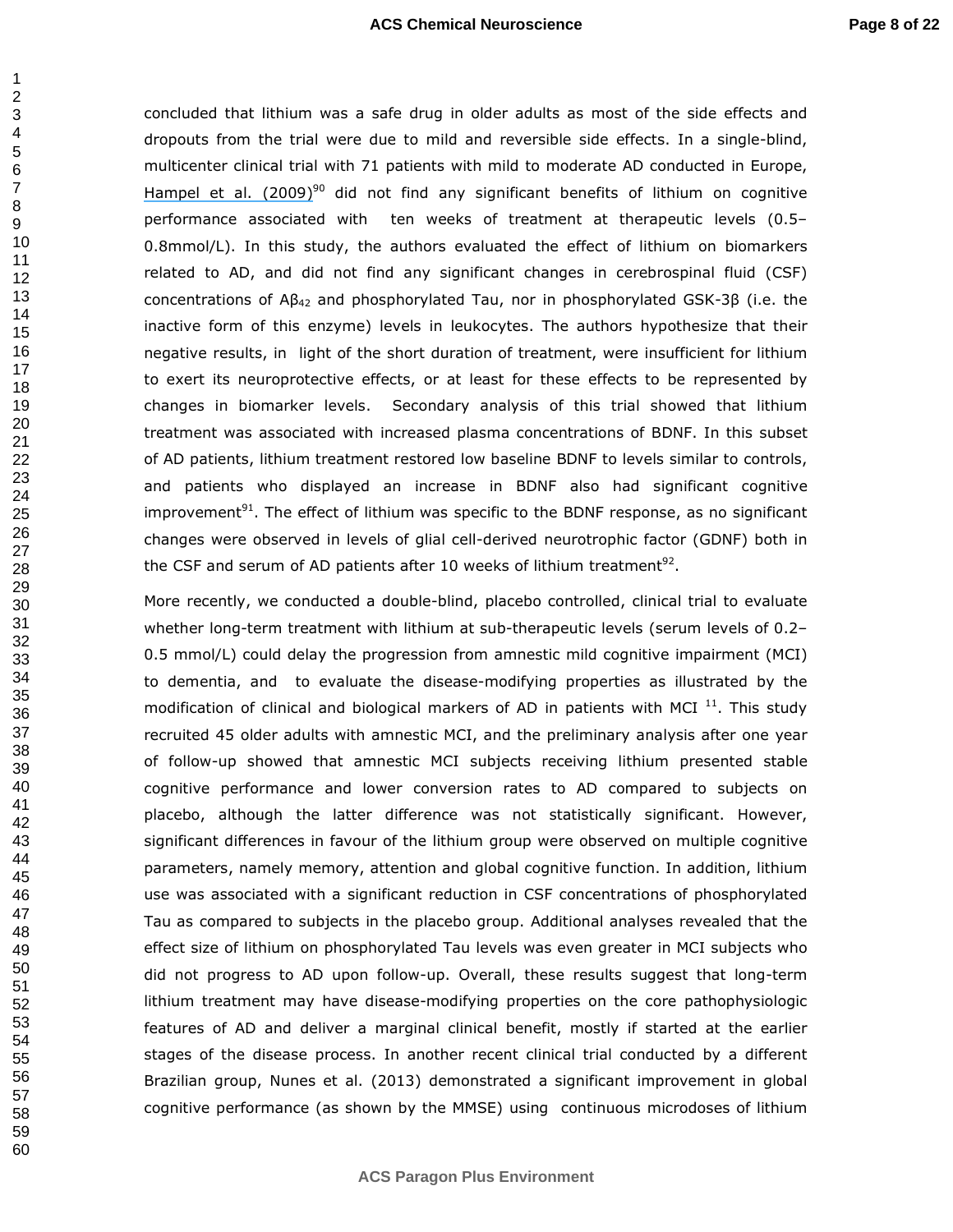(300µg daily) for 18 months. The authors state that these benefits started after 6 months of treatment and persisted until the end of the trial.

As stated earlier, autophagy is a key intracellular pathway dedicated to the degradation of mutant proteins, some of which are associated with neurodegeneration<sup>93</sup>. Lithium ultimately induces autophagy via its effect on the dominant regulatory mechanism, which is dependent on the inhibition of IMP<sup>20</sup>. Autophagy is also induced by active GSK-3 $\beta^{93}$ ; therefore, the inhibition of GSK-3β by lithium leads to the attenuation of autophagy. This effect has been shown to occur via the activation of  $mTOR<sup>21</sup>$ . Therefore, there is a clear interplay between distinct regulatory mechanisms that may be differentially affected by lithium depending on the prevailing pathological process of the neurodegenerative disease. The overall effect of lithium on these mechanisms and their clinical implications still need to be clarified by future controlled studies.

#### Amyotrophic lateral sclerosis (ALS):

The potential neuroprotective effects of lithium were also evaluated in ALS, a severe progressive neurodegenerative disorder that affects motor neurons leading to premature disability and death<sup>94</sup>.

[Dill et al. \(2008\)](https://www.researchgate.net/publication/5669568_A_feasibility_and_tolerability_study_of_lithium_in_Alzheimer)<sup>95</sup> suggested the potential neuroprotective effect of lithium in ALS by demonstrating the ability of lithium to induce the sprouting of pyramidal neurons in the corticospinal tract following mechanical injury. In primary neuronal cultures obtained from the ventral spinal cord, Busceti et al.  $(2008)^{96}$  suggested that the neurotrophic response and synaptogenesis induced by lithium could be relevant for the treatment of ALS, with a possible impact on disease progression. This effect was related to the inhibition of GSK-3β (and subsequent decrease in Tau phosphorylation) and upregulation of autophagy, which may further increase the clearance of hyperphosphorylated Tau. Therefore, it is likely that distinct pathways may contribute to the neuroprotective effects of lithium on neurodegenerative diseases associated with hyperphosphorylated Tau, such as AD, ALS and some forms of frontotemporal dementia<sup>97</sup>.

Preclinical studies have shown a significant improvement in motor function in animal models of ALS treated with lithium. The main hypothesized mechanism for such improvement was the stimulation of autophagy by lithium<sup>98,99</sup>. In an early clinical trial, lithium treatment for 15 months was shown to be safe and significantly associated with a slower rate of disease progression and death in these patients<sup>98</sup>. However, more recent and larger trials failed to show a significant benefit of lithium for this condition<sup>100,101</sup>.

In animal models of ALS, the co-treatment of lithium with valproate (another mood stabilizing drug) has been shown to produce more beneficial effects than the treatment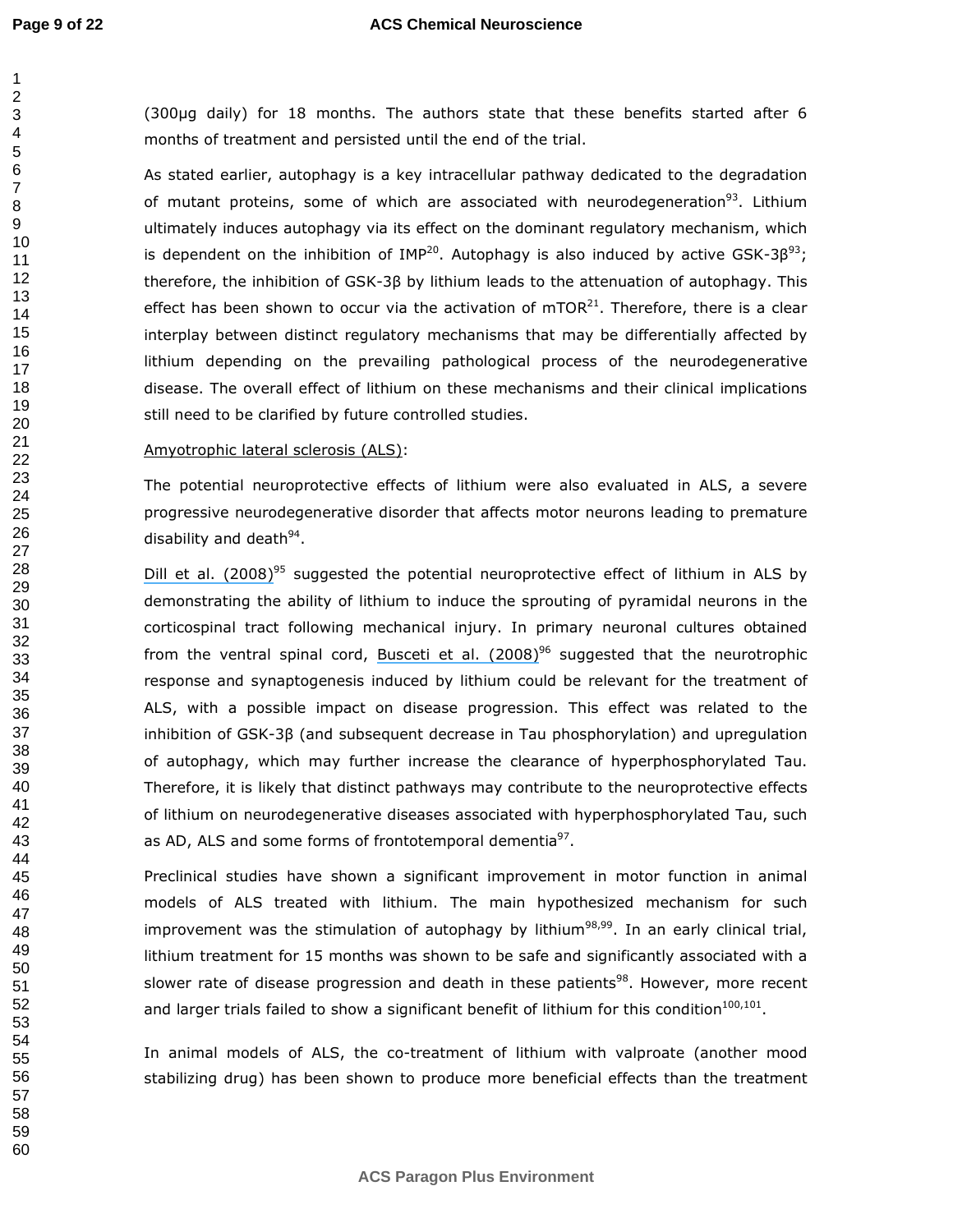with either drug alone. Similar findings were presented by other authors addressing animal models of Huntington's disease<sup>103</sup> and traumatic brain injury<sup>104</sup>.

Chiò et al.  $(2013)^{105}$  recently conducted a phase 3 multicenter, double-blind, placebocontrolled trial of lithium versus placebo in ALS. Patients were randomly assigned into two groups to receive either lithium (n=107) or matched placebo tablets (n=107). Oral doses of lithium carbonate (mean serum levels ranging from 0.4 to 0.8 mmol/L) or placebo were continuously administered for 18 months. The primary endpoint was the rate of survival after 18 months, which was ascertained by intention to treat analysis. Unfortunately, the study results did not support any evidence of increased survival associated with lithium treatment.

#### Other neurodegenerative diseases:

Lithium has been also studied in preclinical models of other neurodegenerative diseases, including Parkinson's<sup>106,107</sup> and Huntington's disease<sup>108,109,110</sup>. The pattern of cell death in Parkinson's disease is complex, having features of apoptosis and necrosis in addition to accumulations of autophagosome-like structures<sup>111</sup>. Using an *in vitro* model of Parkinson's disease, Chen et al.  $(2004)^{112}$  demonstrated that 6-OHDA activates GSK-3B in cultured human neuroblostoma SH-SY5Y cells as well as in cultures of rat cerebellar granule neurons. Lithium and other specific GSK-3β inhibitors effectively protected against neuronal death after exposure to 6-OHDA, indicating that GSK-3β is involved in 6-OHDA-induced apoptosis of SH-SY5Y cells and cerebellar granule neurons. However, other studies in dopaminergic neurons have presented conflicting results: 6-OHDA treatment was not associated with GSK-3β activation, and 6-OHDA-induced degeneration was not inhibited by lithium<sup>113</sup>. These results suggest that GSK-3 $\beta$  activity may not be centrally involved in 6-OHDA-induced dopaminergic neurodegeneration in the substantia nigra (pars compacta) of rats. In a rat model of Huntington's disease, a protocol of chronic subcutaneous injections of lithium showed that lithium treatment may protect against brain damage caused by focal cerebral ischemia and suppresses excitotoxicityinduced striatal lesions. Despite the promising neuroprotective potential against disease mechanisms described in these studies, no clinical trials have been conducted so far in human patients to test these findings.

#### Conclusions:

Converging lines of evidence derived from preclinical and clinical models support the rationale for the study of the protective effects of lithium in neuropsychiatric conditions associated with chronic degeneration of the central nervous system. This effect is probably due to the modulation of multiple biological cascades that are involved in cell survival, neuronal plasticity, transcriptional control, energetic metabolism, and resilience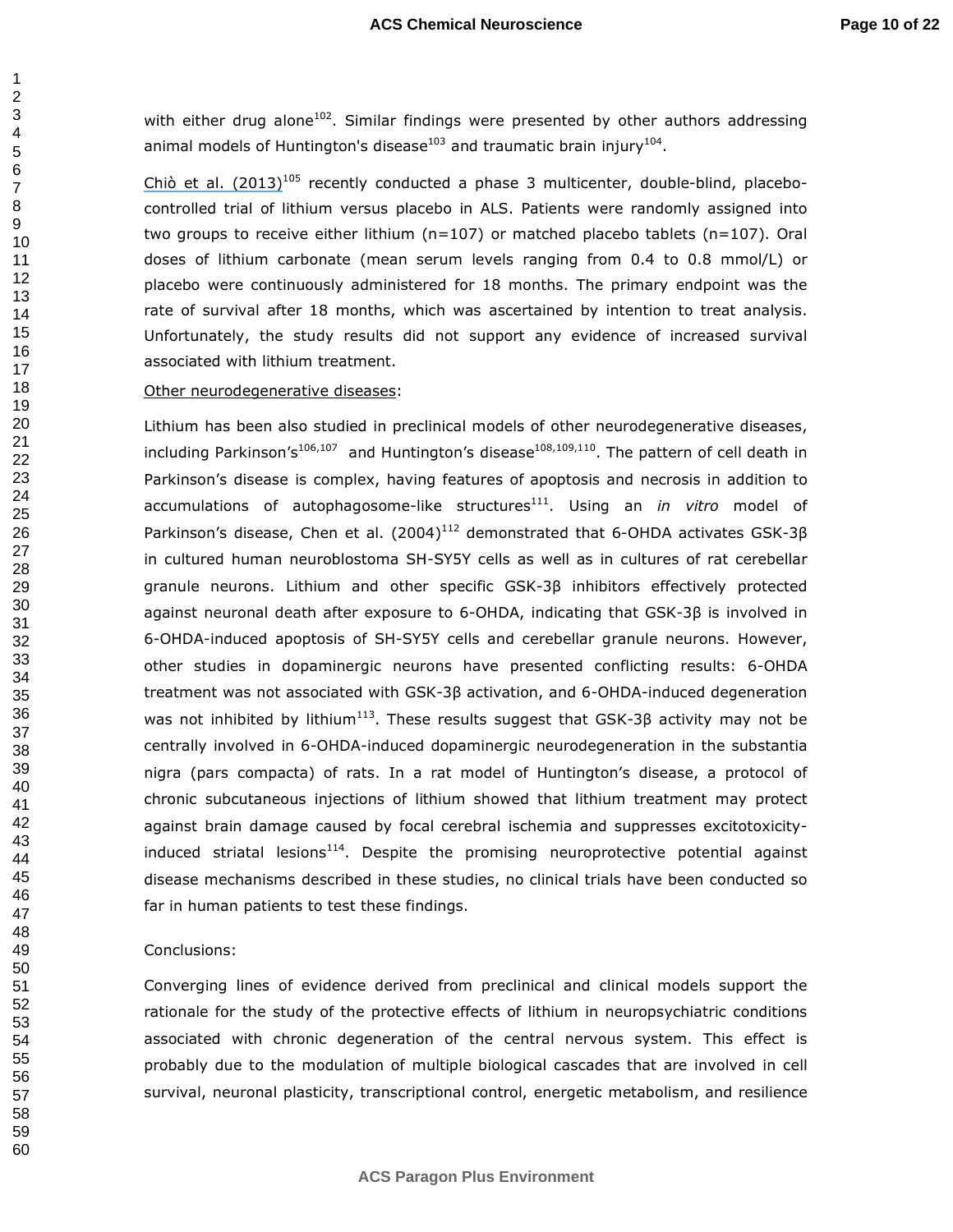#### **ACS Chemical Neuroscience**

against neurotoxic insults. Some of these mechanisms may be represented as core pathological processes of mood and neurodegenerative disorders. The knowledge on the specific effects of lithium on distinct pathways critically relevant to neuronal homeostasis, and the broad understanding of their interactions, will guide the development of novel therapeutic strategies against neurodegeneration, aiming at both symptom reduction and attenuation of disease progression.

References:

- 1. Cade, J.F.J. (1949) Lithium salts in the treatment of psychotic excitement. Med J Aust.36:349–352.
- 2. Nivoli, A.M., Colom, F., Murru, A., Pacchiarotti, I., Castro-Loli, P., González-Pinto, A., et al. (2011) New treatment guidelines for acute bipolar depression: a systematic review. J Affect Disord. 129(1-3):14-26.
- 3. Diniz, B.S., Teixeira, A.L. (2011) Brain-derived neurotrophic factor and Alzheimer's disease: physiopathology and beyond. Neuromolecular Med.13(4):217-222.
- 4. Pasquali, L., Busceti, C.L., Fulceri, F., Paparelli, A., Fornai, F. (2010) Intracellular pathways underlying the effects of lithium. Behav Pharmacol. 21(5-6):473-492.
- 5. Birch, N.J. (1974) Letter: lithium and magnesium-dependent enzymes. Lancet. 2:965–966.
- 6. Amari, L., Layden, B., Rong, Q., Geraldes, C.F., Mota de Freitas, D. (1999) Comparison of fluorescence, (31)P NMR, and (7)Li NMR spectroscopic methods for investigating Li+/Mg2+ competition for biomolecules. Anal Biochem. 272:1–7.
- 7. Grimes, C.A., Jope, R.S. (2001) The multifaceted roles of glycogen synthase kinase 3beta in cellular signaling. Prog Neurobiol. 65(4):391-426.
- 8. Lee, F.H., Kaidanovich-Beilin, O., Roder, J.C., Woodgett, J.R., Wong, A.H. (2011) Genetic inactivation of GSK3α rescues spine deficits in Disc1-L100P mutant mice. Schizophr Res. 129(1):74-9.
- 9. Phiel, C.J., Wilson, C.A., Lee, V.M., Klein, P.S. (2003) GSK-3alpha regulates production of Alzheimer's disease amyloid-beta peptides. Nature. 423(6938):435- 439.
- 10. Hooper, C., Killick, R., Lovestone, S. (2008) The GSK3 hypothesis of Alzheimer's disease. J Neurochem.104(6):1433-1439.
- 11. Forlenza, O.V., Diniz, B.S., Radanovic, M., Santos, F.S., Talib, L.L., Gattaz, W.F. (2011) Disease-modifying properties of long-term lithium treatment for amnestic mild cognitive impairment: randomised controlled trial. Br J Psychiatry. 198(5):351-356.
- 12.Klein, P.S., Melton, D.A. (1996) A molecular mechanism for the effect of lithium on development. Proc Natl Acad Sci U S A. 93(16):8455-8459.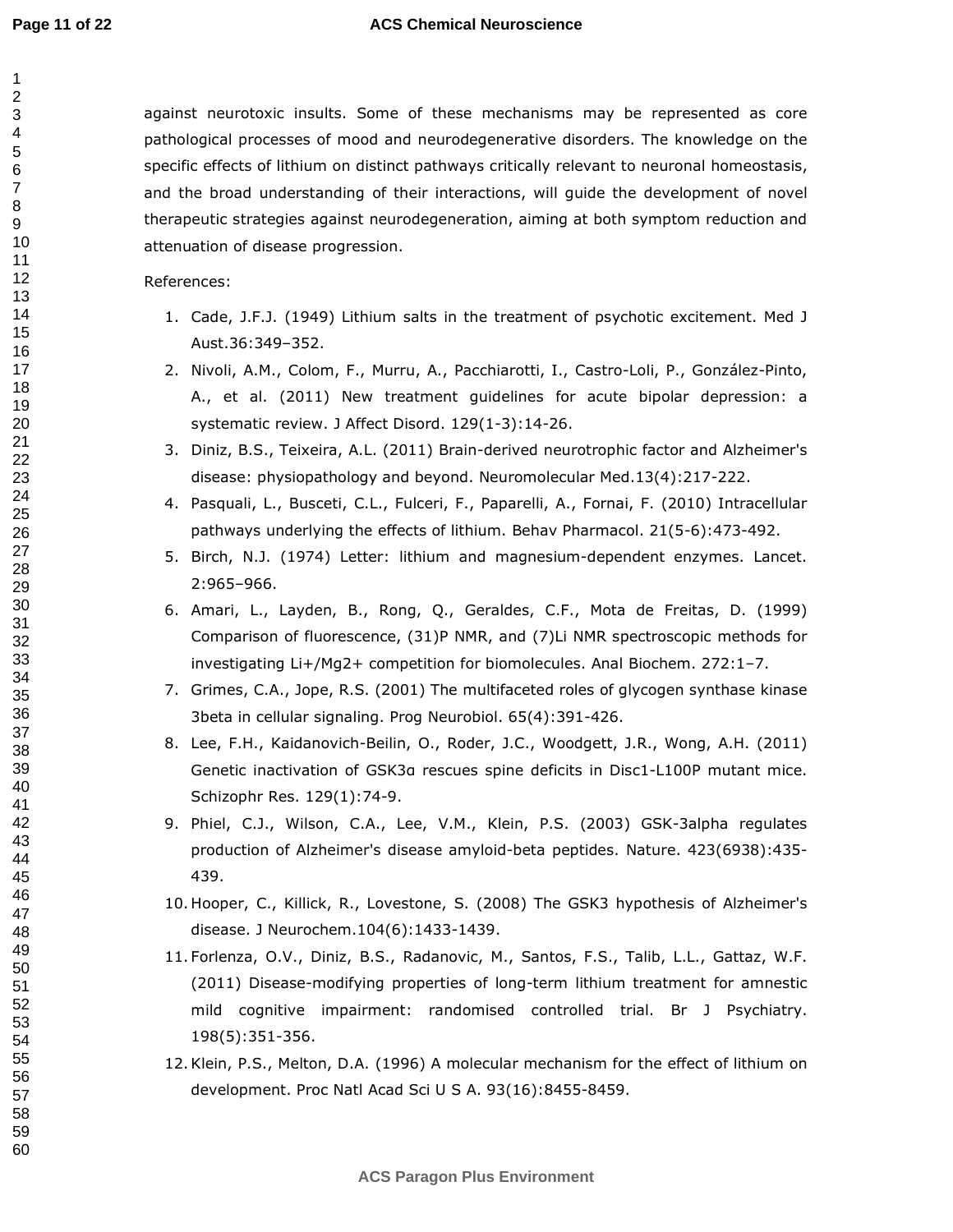- 13. Ryves, W.J., Harwood, A.J. (2001) Lithium inhibits glycogen synthase kinase-3 by competition for magnesium. Biochem Biophys Res Commun. 280:720–725.
- 14.Chalecka-Franaszek, E., Chuang, D.M. (1999) Lithium activates the serine/threonine kinase Akt-1 and suppresses glutamate-induced inhibition of Akt-1 activity in neurons. Proc Natl Acad Sci U S A. 96(15):8745-8750.
- 15. O'Brien, W.T., Huang, J., Buccafusca, R., Garskof, J., Valvezan, A.J., Berry, G.T., Klein, P.S., (2011) Glycogen synthase kinase-3 is essential for β-arrestin-2 complex formation and lithium-sensitive behaviors in mice. J Clin Invest. 121(9):3756-3762.
- 16. Pan, J.Q., Lewis, M.C., Ketterman, J.K., Clore, E.L., Riley, M., Richards, K.R., Berry-Scott, E., Liu, X., Wagner, F.F., Holson, E.B., Neve, R.L., Biechele, T.L., Moon, R.T., Scolnick, E.M.,Petryshen, T.L., Haggarty, S.J. (2011) AKT kinase activity is required for lithium to modulate mood-related behaviors in mice. Neuropsychopharmacology. 36(7):1397-1411.
- 17. Mendes, C.T., Mury, F.B., de Sá Moreira, E., Alberto, F.L., Forlenza, O.V., Dias-Neto, E., Gattaz, W.F. (2009)Lithium reduces Gsk3b mRNA levels: implications for Alzheimer Disease. Eur Arch Psychiatry Clin Neurosci. 259(1):16-22.
- 18. Patel, S., Yenush, L., Rodríguez, P.L., Serrano, R., Blundell, T.L. (2002) Crystal structure of an enzyme displaying both inositol-polyphosphate-1-phosphatase and 3'-phosphoadenosine-5'-phosphate phosphatase activities: a novel target of lithium therapy. J Mol Biol. 315(4):677-685.
- 19. Garcia-Arencibia, M., Hochfeld, W., Toh, P., Rubinsztein, D.C. (2010) Autophagy, a guardian against neurodegeneration. Semin Cell Dev Biol.7:691-698.
- 20.Sarkar, S., Floto, R.A., Berger, Z., Imarisio, S., Cordenier, A., Pasco, M., Cook, L.J., Rubinsztein, D.C. (2005) Lithium induces autophagy by inhibiting inositol monophosphatase. J Cell Biol. 170(7):1101-1111.
- 21.Sarkar ,S., Perlstein, E.O., Imarisio, S., Pineau, S., Cordenier, A., Maglathlin, R.L., Webster, J.A., Lewis, T.A., O'Kane, C.J., Schreiber, S.L., Rubinsztein, D.C. (2007) Small molecules enhance autophagy and reduce toxicity in Huntington's disease models. Nat Chem Biol. 3(6):331-8.
- 22.Chiu, C.T., Chuang, D.M. (2010) Molecular actions and therapeutic potential of lithium in preclinical and clinical studies of CNS disorders. Pharmacol Ther. 128(2):281-304.
- 23.Kang, H.J., Noh, J.S., Bae, Y.S., Gwag, B.J. (2003) Calcium-dependent prevention of neuronal apoptosis by lithium ion: essential role of phosphoinositide 3-kinase and phospholipase Cgamma. Mol Pharmacol. 64:228–234.
- 24.Sasaki, T., Han, F., Shioda, N., Moriguchi, S., Kasahara, J., Ishiguro, K., Fukunaga, K. (2006) Lithium-induced activation of Akt and CaM kinase II contributes to its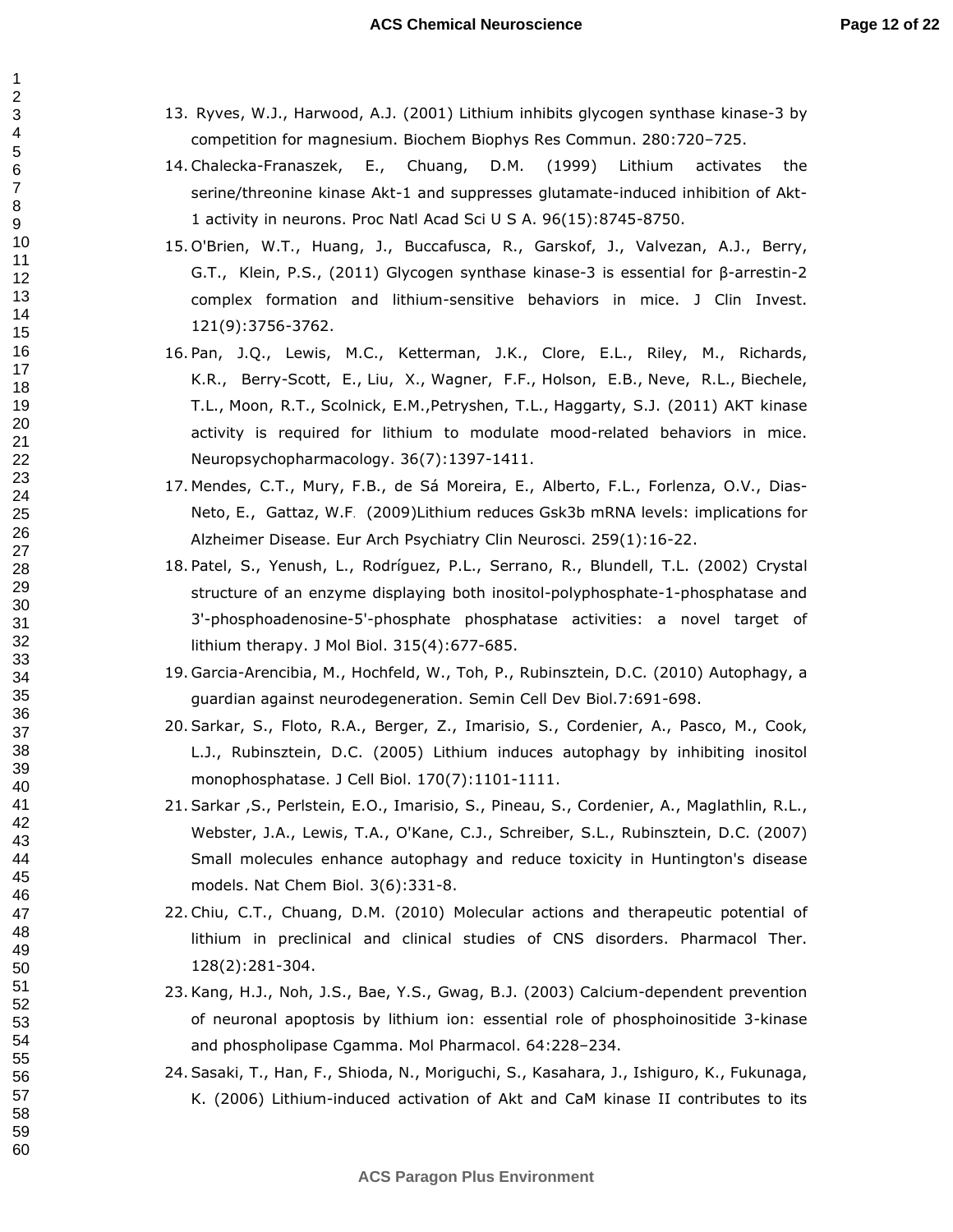#### **ACS Chemical Neuroscience**

neuroprotective action in a rat microsphere embolism model. Brain Res.1108:98– 106.

- 25. Hooper C, Killick R, Lovestone S. The GSK3 hypothesis of Alzheimer's disease. J Neurochem. 2008;104(6):1433-1439.
- 26. Lovestone, S., Davis, D.R., Webster, M.T., Kaech, S., Brion, J.P., Matus, Anderton, B.H. (1999) Lithium reduces tau phosphorylation: effects in living cells and in neurons at therapeutic concentrations. Biol Psychiatry.;45(8):995-1003.
- 27. 27. Takahashi, M., Yasutake, K., Tomizawa, K. (1999) Lithium inhibits neurite growth and tau protein kinase I/glycogen synthase kinase-3beta-dependent phosphorylation of juvenile tau in cultured hippocampal neurons. J Neurochem.73(5):2073-2083.
- 28. 28.Fu, Z.Q., Yang, Y., Song, J., Jiang, Q., Lin, Z.C., Wang, Q., Tian, Q. (2010) LiCl attenuates thapsigargin-induced tau hyperphosphorylation by inhibiting GSK-3β in vivo and in vitro. J Alzheimers Dis. 21(4):1107-1117.
- 29. 29.Esselmann, H., Maler, J.M., Kunz, N., Otto, M., Paul, S., Lewczuk, P., Rüther, E., Kornhuber, J., Wiltfang, J. (2004)Lithium decreases secretion of Abeta1-42 and C-truncated species Abeta1-37/38/39/40 in chicken telencephalic cultures but specifically increases intracellular Abeta1-38. Neurodegener Dis. 1(4-5):236-241.
- 30. Phiel, C.J., Wilson, C.A., Lee, V.M., Klein, P.S. (2003) GSK-3alpha regulates production of Alzheimer's disease amyloid-beta peptides. Nature.423(6938):435- 439.
- 31. Wei, H., Leeds, P.R., Qian, Y., Wei, W., Chen, R., Chuang, D. (2000) beta-amyloid peptide-induced death of PC 12 cells and cerebellar granule cell neurons is inhibited by long-term lithium treatment. Eur J Pharmacol. 392(3):117-23.
- 32. Engel, T., Goñi-Oliver, P., Lucas, J.J,. Avila, J., Hernández, F. (2006) Chronic lithium administration to FTDP-17 tau and GSK-3beta overexpressing mice prevents tau hyperphosphorylation and neurofibrillary tangle formation, but preformed neurofibrillary tangles do not revert. J Neurochem. 99(6):1445-1455.
- 33. Leroy, K., Ando, K., Héraud, C., Yilmaz, Z., Authelet, M., Boeynaems, J.M., Buée, L., De Decker, R., Brion, J.P. (2010) Lithium treatment arrests the development of neurofibrillary tangles in mutant tau transgenic mice with advanced neurofibrillary pathology. J Alzheimers Dis.19(2):705-719.
- 34. Noble, W., Planel, E., Zehr, C., Olm, V., Meyerson, J., Suleman, F., Gaynor, K., Wang, L., LaFrancois, J., Feinstein, B., Burns, M., Krishnamurthy, P., Wen, Y., Bhat, R., Lewis, J., Dickson, D., Duff, K. (2005) Inhibition of glycogen synthase kinase-3 by lithium correlates with reduced tauopathy and degeneration in vivo. Proc Natl Acad Sci U S A. 102(19):6990-6995.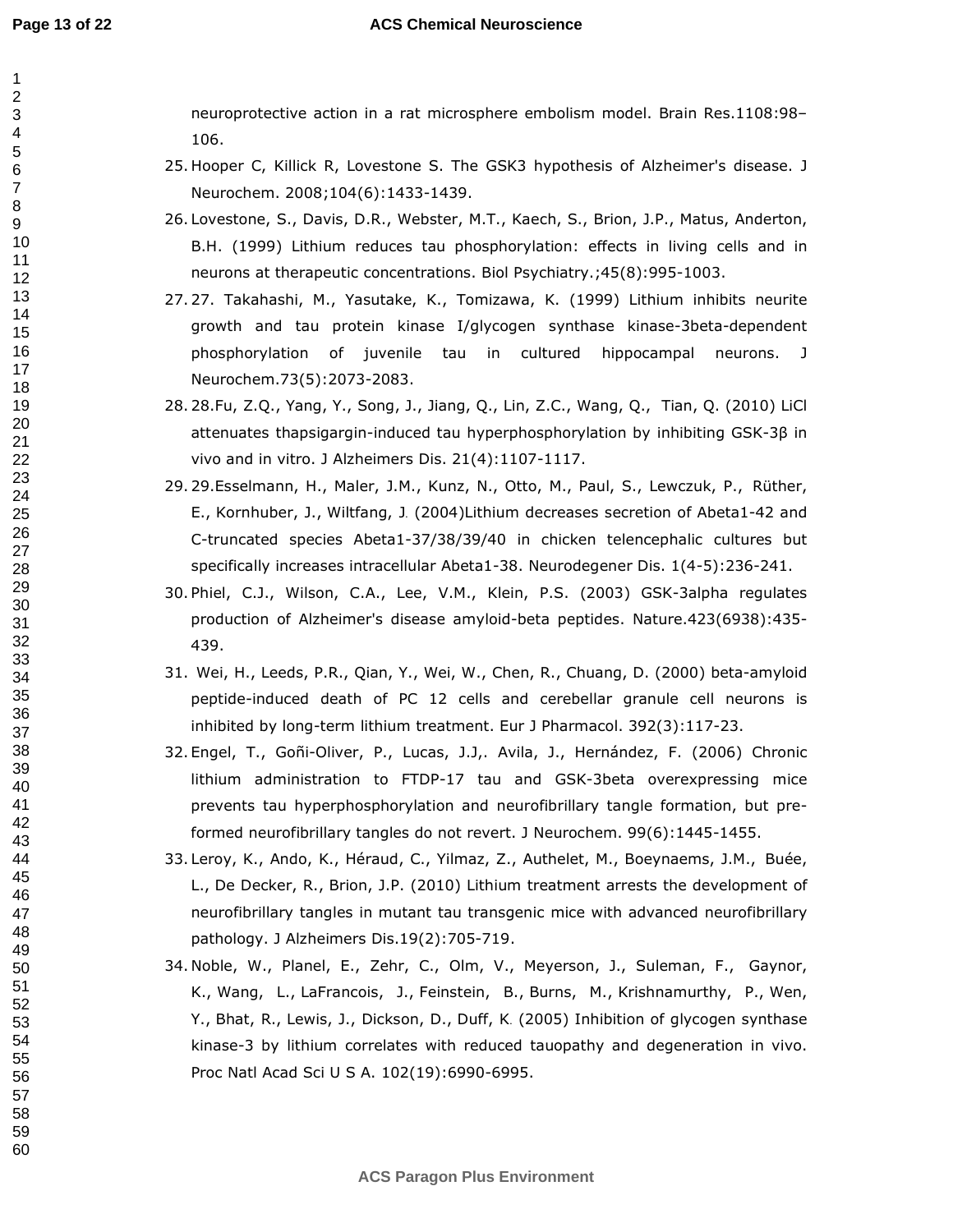- 35.Rockenstein, E., Torrance, M., Adame, A., Mante, M., Bar-on, P., Rose, J.B., Crews, L., Masliah, E. (2007) Neuroprotective effects of regulators of the glycogen synthase kinase-3beta signaling pathway in a transgenic model of Alzheimer's disease are associated with reduced amyloid precursor protein phosphorylation. J Neurosci.27(8):1981-1991.
- 36.Su, Y., Ryder, J., Li, B., Wu, X., Fox, N., Solenberg, P., Brune, K., Paul, S., Zhou, Y., Liu, F., N.i. B. (2004) Lithium, a common drug for bipolar disorder treatment, regulates amyloid-beta precursor protein processing. Biochemistry.43:6899-6908.
- 37. Yu, F., Zhang, Y., Chuang, D.M. (2012) Lithium reduces BACE1 overexpression, beta amyloid accumulation, and spatial learning deficits in mice with traumatic brain injury. J Neurotrauma. 29(13):2342-2351.
- 38.Zhang, X., Heng, X., Li, T., Li, L., Yang, D., Zhang, X., Du, Y., Doody, R.S., Le, W. (2011) Long-term treatment with lithium alleviates memory deficits and reduces amyloid-β production in an aged Alzheimer's disease transgenic mouse model. J Alzheimers Dis.24(4):739-749.
- 39. Fiorentini, A., Rosi, M.C., Grossi, C., Luccarini, I., Casamenti, F. (2010) Lithium improves hippocampal neurogenesis, neuropathology and cognitive functions in APP mutant mice. PLoS One.5(12):e14382.
- 40.Alvarez, G., Muñoz-Montaño, J.R., Satrústegui, J., Avila, J., Bogónez, E., Díaz-Nido, J. (1999) Lithium protects cultured neurons against beta-amyloid-induced neurodegeneration. FEBS Lett. 453(3):260-264.
- 41.Alvarez, G., Muñoz-Montaño, J.R., Satrústegui, J., Avila, J., Bogónez, E., Díaz-Nido, J. (2002) Regulation of tau phosphorylation and protection against betaamyloid-induced neurodegeneration by lithium. Possible implications for Alzheimer's disease. Bipolar Disord.4(3):153-165.
- 42.Chen, R.W., Chuang, D.M. (1999) Long term lithium treatment suppresses p53 and Bax expression but increases Bcl-2 expression. A prominent role in neuroprotection against excitotoxicity. J Biol Chem. 274(10):6039-42.
- 43.Chen, G., Zeng, W.Z., Yuan, P.X., Huang, L.D., Jiang, Y.M., Zhao, Z.H., Manji, H.K. (1999) The mood-stabilizing agents lithium and valproate robustly increase the levels of the neuroprotective protein bcl-2 in the CNS. J Neurochem. 72(2):879-82.
- 44. Hashimoto, R., Senatorov, V., Kanai, H., Leeds, P., Chuang, D.M. (2003) Lithium stimulates progenitor proliferation in cultured brain neurons. Neuroscience.117(1):55-61.
- 45.Kim, J.S., Chang, M.Y., Yu, I.T., Kim, J.H., Lee, S.H., Lee, Y.S., Son, H. (2004) Lithium selectively increases neuronal differentiation of hippocampal neural progenitor cells both in vitro and in vivo. J Neurochem. 89(2):324-336.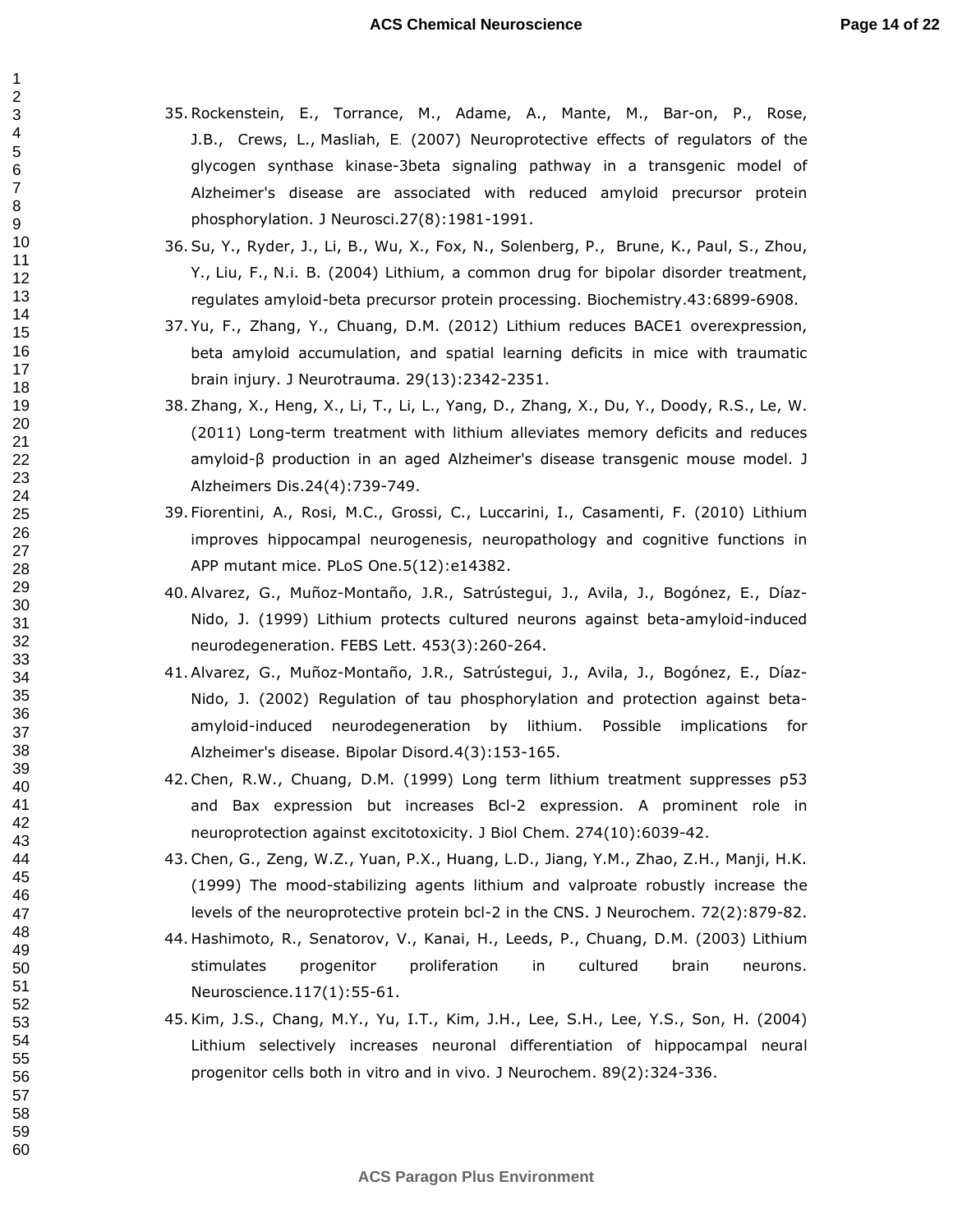#### **ACS Chemical Neuroscience**

- 46. 46.Chen, C.L., Lin, C.F., Chiang, C.W., Jan, M.S., Lin, Y.S. (2006) Lithium inhibits ceramide- and etoposide-induced protein phosphatase 2A methylation, Bcl-2 dephosphorylation, caspase-2 activation, and apoptosis. Mol Pharmacol. 70(2):510-517.
	- 47. Ghribi, O., Herman, M.M., Spaulding, N.K., Savory, J. (2002) Lithium inhibits aluminum-induced apoptosis in rabbit hippocampus, by preventing cytochrome c translocation, Bcl-2 decrease, Bax elevation and caspase-3 activation. J Neurochem. 82(1):137-145.
	- 48.Chou, C.H., Chou, A.K., Lin, C.C., Chen, W.J., Wei, C.C., Yang, M.C., Hsu, C.M., Lung, F.W., Loh, J.K., Howng, S.L., Hong, Y.R. (2012) GSK3β regulates Bcl2L12 and Bcl2L12A anti-apoptosis signaling in glioblastoma and is inhibited by LiCl. Cell Cycle.11(3):532-42.
	- 49.Shalbuyeva, N., Brustovetsky, T., Brustovetsky, N. (2007) Lithium desensitizes brain mitochondria to calcium, antagonizes permeability transition, and diminishes cytochrome C release. J Biol Chem. 282(25):18057-18068.
	- 50.Bachmann, R.F., Wang, Y., Yuan, P., Zhou, R., Li, X., Alesci, S., Du, J., Manji, H.K. (2009) Common effects of lithium and valproate on mitochondrial functions: protection against methamphetamine-induced mitochondrial damage. Int J Neuropsychopharmacol.12(6):805-822.
	- 51. Quiroz, J.A., Machado-Vieira, R., Zarate, C.A. Jr, Manji, H.K. (2010) Novel insights into lithium's mechanism of action: neurotrophic and neuroprotective effects. Neuropsychobiology.62(1):50-60.
	- 52.Bosche, B., Schäfer, M., Graf, R., Härtel, F.V,, Schäfer. U,, Noll. T. (2013) Lithium prevents early cytosolic calcium increase and secondary injurious calcium overload in glycolytically inhibited endothelial cells. Biochem Biophys Res Commun.434(2):268-272.
	- 53. Ngok-Ngam, P., Watcharasit, P., Thiantanawat, A., Satayavivad, J. (2013) Pharmacological inhibition of GSK3 attenuates DNA damage-induced apoptosis via reduction of p53 mitochondrial translocation and Bax oligomerization in neuroblastoma SH-SY5Y cells. Cell Mol Biol Lett.18(1):58-74.
	- 54. Feier, G., Valvassori, S.S., Varela, R.B., Resende, W.R., Bavaresco, D.V., Morais, M.O., Scaini. G., Andersen, M.L., Streck, E.L., Quevedo, J. (2013) Lithium and valproate modulate energy metabolism in an animal model of mania induced by methamphetamine. Pharmacol Biochem Behav.; 103(3):589-596.
	- 55. Li, Q., Li, H., Roughton, K., Wang, X., Kroemer, G., Blomgren, K., Zhu, C. (2010) Lithium reduces apoptosis and autophagy after neonatal hypoxia-ischemia. Cell Death Dis.1:e56.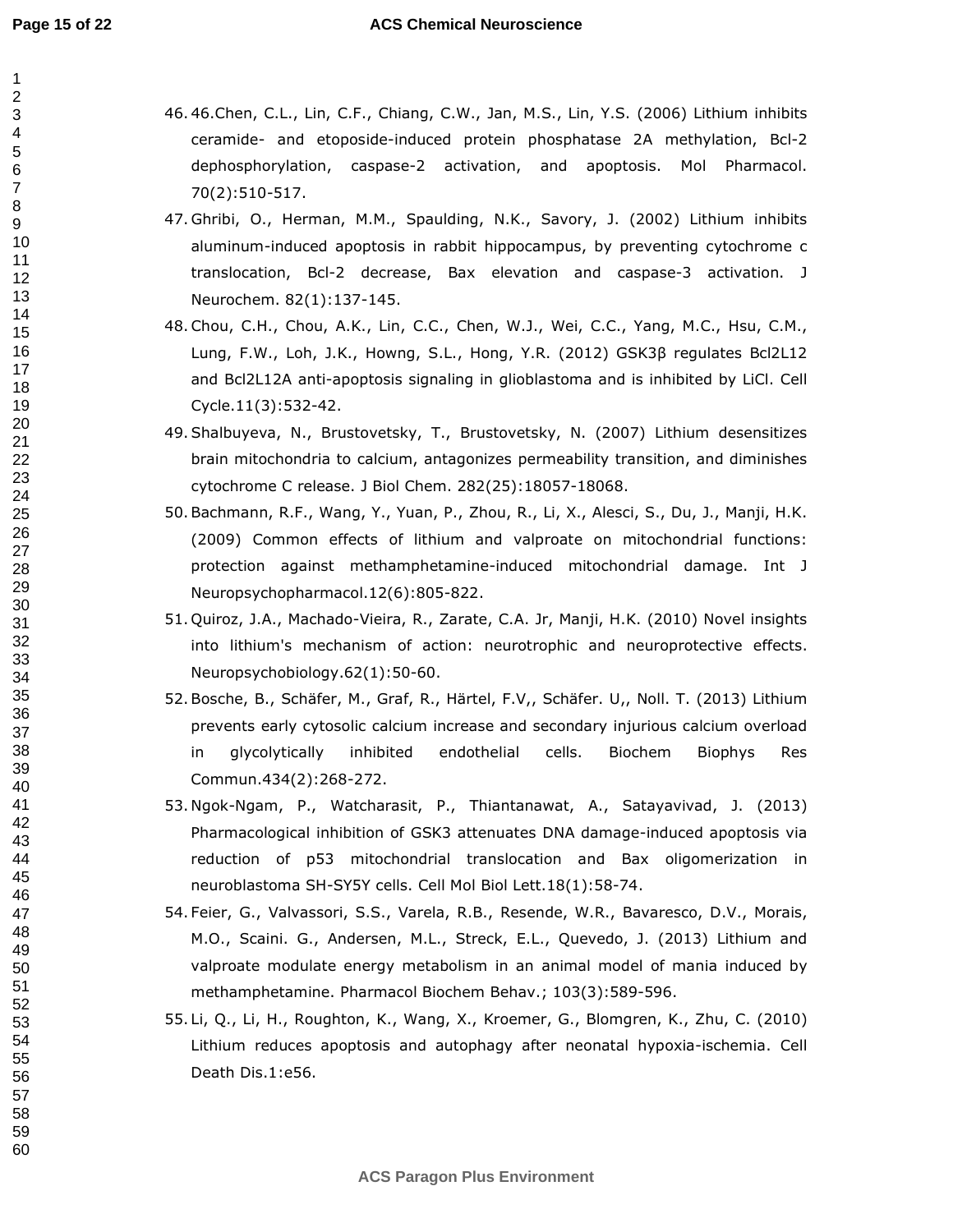- 56.Chang, J.W., Choi, H., Cotman, S.L., Jung, Y.K. (2011) Lithium rescues the impaired autophagy process in CbCln3(∆ex7/8/∆ex7/8) cerebellar cells and reduces neuronal vulnerability to cell death via IMPase inhibition. J Neurochem.116(4):659-668.
- 57. Nahman, S., Belmaker, R.H., Azab, A.N. (2012) Effects of lithium on lipopolysaccharide-induced inflammation in rat primary glia cells. Innate Immun.18(3):447458.
- 58. Li, H., Li, Q., Du, X., Sun, Y., Wang, X., Kroeme,r G., Blomgren, K., Zhu, C. (2011) Lithium-mediated long-term neuroprotection in neonatal rat hypoxiaischemia is associated with antiinflammatory effects and enhanced proliferation and survival of neural stem/progenitor cells. J Cereb Blood Flow Metab. 31(10):2106-2115.
- 59.Basselin, M., Villacreses, N.E., Lee, H.J., Bell, J.M., Rapoport, S.I. (2007) Chronic lithium administration attenuates up-regulated brain arachidonic acid metabolism in a rat model of neuroinflammation. J Neurochem.102(3):761-772.
- 60. Schwartz, M., Kipnis, J., Rivest, S., Prat, A. (2013) How do immune cells support and shape the brain in health, disease, and aging? J Neurosci.33(45):17587- 17596.
- 61. Nivoli, A.M., Colom, F., Murru, A., Pacchiarotti, I., Castro-Loli, P., González-Pinto, A.,. (2011) New treatment guidelines for acute bipolar depression: a systematic review. J Affect Disord.129(1-3):14-26.
- 62. Petronis, A. (2010) Epigenetics as a unifying principle in the aetiology of complex traits and diseases. Nature. Jun 10;465(7299):721-7.
- 63.Sugawara, H., Iwamoto, K., Bundo, M., Ueda, J., Miyauchi, T., Komori, A., Kazuno, A., Adati, N., Kusumi, I., Okazaki, Y., Ishigooka, J., Kojima, T., Kato, T. Hypermethylation of serotonin transporter gene in bipolar disorder detected by epigenome analysis of discordant monozygotic twins. Transl Psychiatry.2011;1:e25.
- 64.Rao, J.S., Keleshian, V.L., Klein, S., Rapoport, S.I. (2012) Epigenetic modifications in frontal cortex from Alzheimer's disease and bipolar disorder patients. Transl Psychiatry. 2:e132.
- 65.Sabunciyan, S., Aryee, M.J., Irizarry, R.A., Rongione, M., Webster, M.J., Kaufman, W.E., Murakami, P., Lessard, A., Yolken, R.H, Feinberg, A.P., Potash, J.B. (2012) Genome-wide DNA methylation scan in major depressive disorder. PLoSONE.7:34451.
- 66.Rao, J.S., Keleshian, V.L., Klein, S., Rapoport, S.I. (2012) Epigenetic modifications in frontal cortex from Alzheimer's disease and bipolar disorder patients. Transl Psychiatry.2:e132.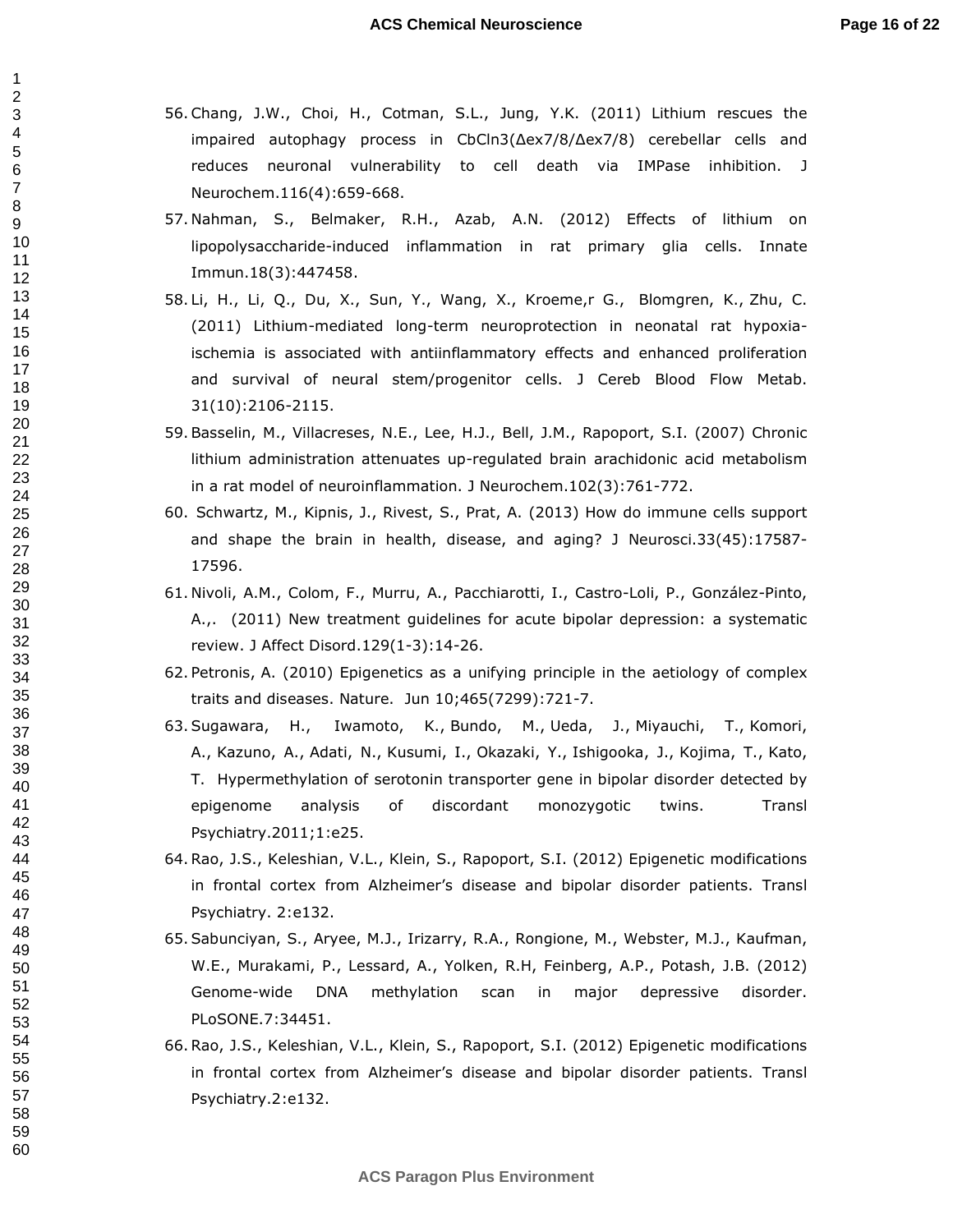#### **ACS Chemical Neuroscience**

- 67. Popkie, A.P., Zeidner, L.C., Albrecht, A.M., D'Ippolito, A., Eckardt, S., Newsom, D.E., Groden, J., Doble, B.W., Aronow, B., McLaughlin, K.J., White, P., Phiel, C.J. (2010) Phosphatidylinositol 3-kinase (PI3K) signaling via glycogen synthase kinase-3 (Gsk-3) regulates DNA methylation of imprinted loci. J Biol Chem.285(53):41337-41347.
	- 68.Kessing, L.V., Søndergård, L., Forman, J.L., Andersen, P.K.. (2008) Lithium treatment and risk of dementia. Arch Gen Psychiatry. 65(11):1331-1335.
	- 69.Kessing, L.V., Forman, J.L., Andersen, P.K. (2010) Does lithium protect against dementia? Bipolar Disord. 12(1):87-94.
	- 70. Terao, T., Nakano, H., Inoue, Y., Okamoto, T., Nakamura, J., Iwata, N. (2006) Lithium and dementia: a preliminary study. Prog Neuropsychopharmacol Biol Psychiatry.30(6):1125-1128.
	- 71. Nunes. P,V., Forlenza, O.V., Gattaz, W.F. (2007) Lithium and risk for Alzheimer's disease in elderly patients with bipolar disorder. Br J Psychiatry.190:359-360.
	- 72. Nitrini, R., Caramelli, P., Herrera, E. Jr, Bahia, V.S., Caixeta, L.F., Radanovic, M., Anghinah, R., Charchat-Fichman, H., Porto, C.S., Carthery M.T., Hartmann, A.P., Huang, N., Smid. J., Lima, E.P., Takada, L.T., Takahashi, D.Y. (2004) Incidence of dementia in a community-dwelling Brazilian population. Alzheimer Dis Assoc Disord. 18(4):241-246.
	- 73.Rybakowski, J.K., Suwalska, A. (2010) Excellent lithium responders have normal cognitive functions and plasma BDNF levels. Int J Neuropsychopharmacol.13(5):617-622.
	- 74. Machado-Vieira, R., Manji, H.K., Zarate, C.A., Jr. (2009) The role of lithium in the treatment of bipolar disorder: convergent evidence for neurotrophic effects as a unifying hypothesis. Bipolar Disord.11(2):92-109.
	- 75. de Sousa, R.T., van de Bilt, M.T., Diniz, B.S., Ladeira, R.B., Portela, L.V., Souza, D.O., Forlenza, O.V., Gattaz, W.F., Machado-Vieira, R. (2011) Lithium increases plasma brain-derived neurotrophic factor in acute bipolar mania: a preliminary 4 week study. Neurosci Lett.494(1):54-56.
	- 76.Suwalska, A., Sobieska, M., Rybakowski, J.K. (2010) Serum brain-derived neurotrophic factor in euthymic bipolar patients on prophylactic lithium therapy. Neuropsychobiology. 62(4):229-234.
	- 77. Machado-Vieira, R., Manji, H.K,. (2007) The role of lithium in the treatment of bipolar disorder: convergent evidence for neurotrophic effects as a unifying hypothesis. Bipolar Disord.11(2):92-109
	- 78.Khairova, R., Pawar, R., Salvadore, G., Juruena, M.F., de Sousa, R.T., Soeiro-de-Souza, M.G., Salvador, M., Zarate, C.A., Gattaz, W.F,, Machado-Vieira, R. (2012)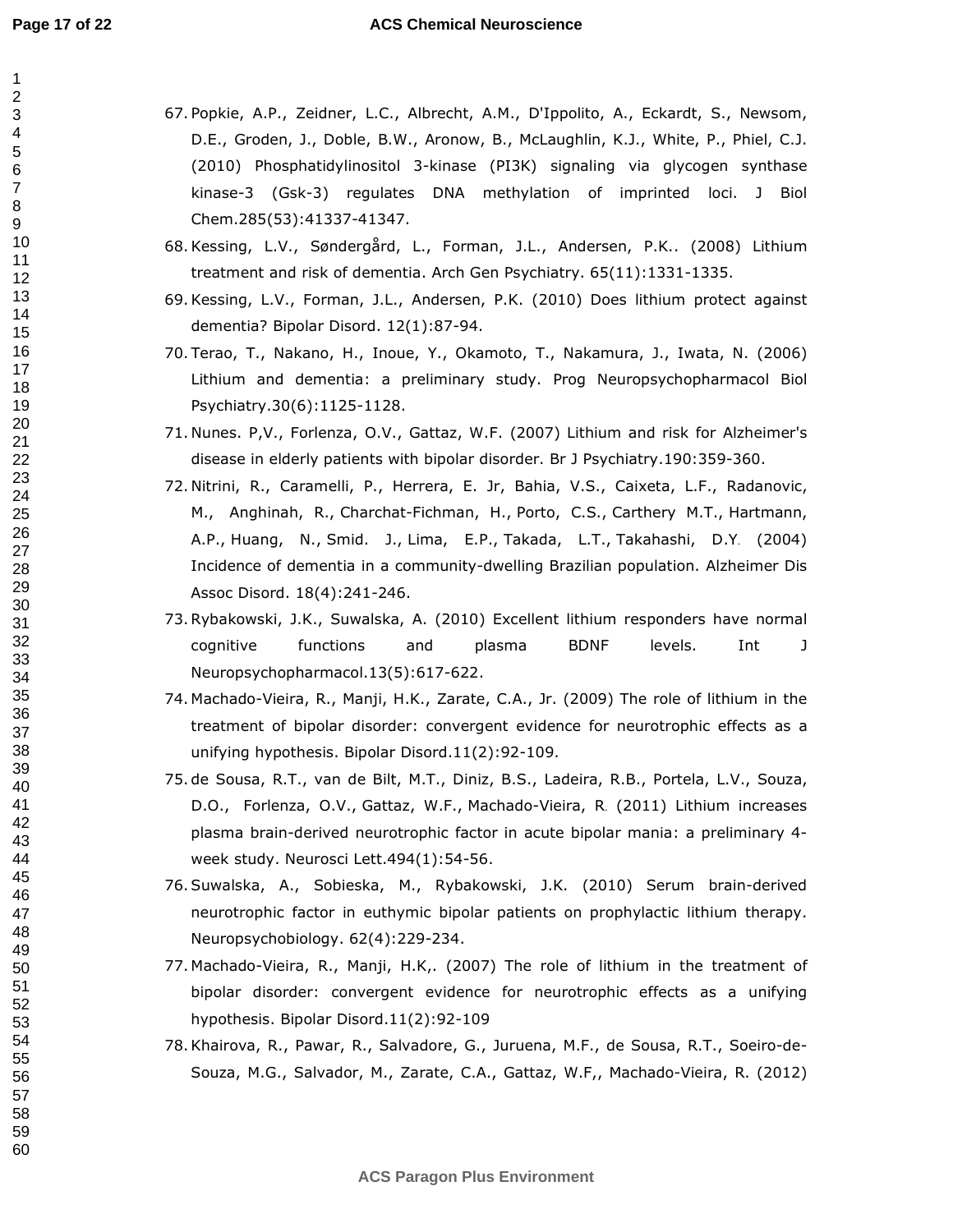Effects of lithium on oxidative stress parameters in healthy subjects. Mol Med Rep.5(3):680-682.

- 79. de Sousa, R.T., Zarate, C.A. Jr., Zanetti, M.V., Costa, A.C., Talib, L.L., Gattaz, W.F., Machado-Vieira, R. (2014) Oxidative stress in early stage Bipolar Disorder and the association with response to lithium. J Psychiatr Res.;50:36-41
- 80. Guloksuz, S., Altinbas, K., Aktas, Cetin. E., Kenis, G., Bilgic, Gazioglu, S., Deniz, G., Oral, E.T., van Os, J. (2012) Evidence for an association between tumor necrosis factor-alpha levels and lithium response. J Affect Disord.143(1-3):148- 152.
- 81.Knijff, E.M., Breunis, M.N., Kupka, R.W., de Wit, H.J., Ruwhof, C., Akkerhuis, G.W., Nolen, W.A., Drexhage, H.A. (2007) An imbalance in the production of IL-1beta and IL-6 by monocytes of bipolar patients: restoration by lithium treatment. Bipolar Disord. 9(7):743-753.
- 82.Bearden, C.E., Thompson, P.M., Dalwani, M., Hayashi, K.M., Lee, A.D., Nicoletti, M., Trakhtenbroit, M., Glahn, D.C., Brambilla, P., Sassi, R.B., Mallinger, A.G., Frank, E., Kupfer, D.J., Soares, J.C. (2007) Greater cortical gray matter density in lithium-treated patients with bipolar disorder. Biol Psychiatry.62(1):7-16.
- 83. Moore, G.J., Cortese, B.M., Glitz, D.A., Zajac-Benitez, C., Quiroz, J.A., Uhde, T.W., Drevets, W.C., Manji, H.K. (2009) A longitudinal study of the effects of lithium treatment on prefrontal and subgenual prefrontal gray matter volume in treatment-responsive bipolar disorder patients. J Clin Psychiatry.;70(5):699-705.
- 84. Lyoo, .IK., Dager, S.R., Kim, J.E., Yoon, S.J., Friedman, S.D., Dunner, D.L., Renshaw, P.F. (2010) Lithium-induced gray matter volume increase as a neural correlate of treatment response in bipolar disorder: a longitudinal brain imaging study. Neuropsychopharmacology; 35(8):1743-1750.
- 85. van Erp, T.G., Thompson, P.M., Kieseppä, T., Bearden, C.E., Marino, A.C., Hoftman, G.D., Haukka, J., Partonen, T., Huttunen, M., Kaprio, J., Lönnqvist, J., Poutanen, V.P., Toga, A.W,, Cannon, T.D. (2012) Hippocampal morphology in lithium and non-lithium-treated bipolar I disorder patients, non-bipolar co-twins, and control twins. Hum Brain Mapp.33(3):501-510.
- 86. Hajek, T., Calkin, C., Blagdon, R., Slaney, C., Alda, M. (2013) Type 2 Diabetes Mellitus: A Potentially Modifiable Risk Factor for Neurochemical Brain Changes in Bipolar Disorders. Biol Psychiatry.3223 (Epub ahead of print).
- 87. Forester, B.P, Finn, C.T., Berlow, Y.A., Wardrop, M., Renshaw, P.F., Moore, C.M. (2008) Brain lithium, N-acetyl aspartate and myo-inositol levels in older adults with bipolar disorder treated with lithium: a lithium-7 and proton magnetic resonance spectroscopy study. Bipolar Disord.10(6):691-700.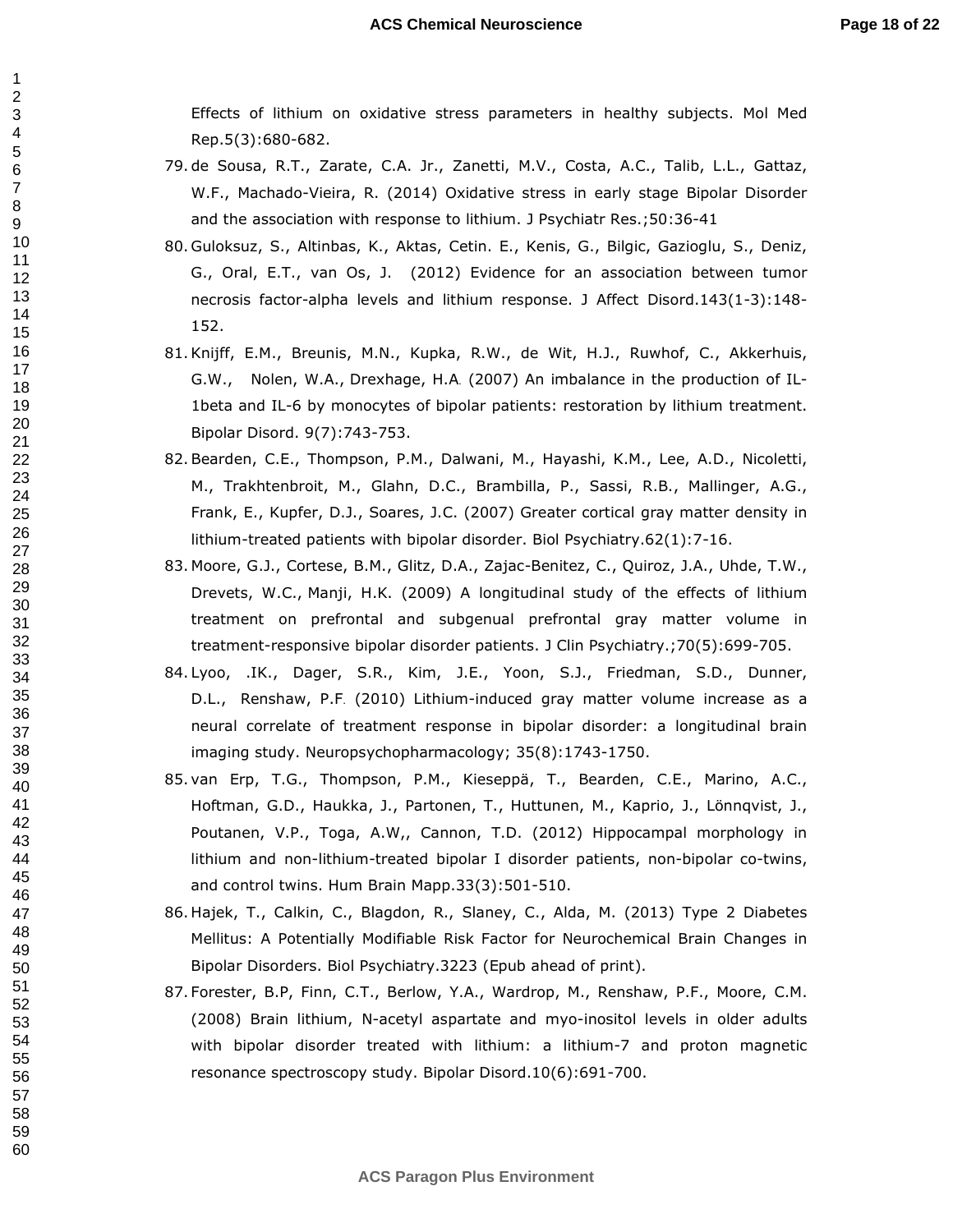#### **ACS Chemical Neuroscience**

- 88.Silverstone, P.H., Wu, R.H., O'Donnell, T., Ulrich, M., Asghar, S.J., Hanstock, C.C. (2003) Chronic treatment with lithium, but not sodium valproate, increases cortical N-acetyl-aspartate concentrations in euthymic bipolar patients. Int Clin Psychopharmacol.18(2):73-79.
- 89. Macdonald, A., Briggs, K., Poppe, M., Higgins, A., Velayudhan, L., Lovestone, S. (2008) A feasibility and tolerability study of lithium in Alzheimer's disease. Int J Geriatr Psychiatry.23(7):704-711.
- 90. Hampel, H., Ewers, M., Bürger, K., Annas, P., Mörtberg, A., Bogstedt, A., Frölich, L., Schröder, J., Schönknecht, P., Riepe, M.W., Kraft, I., Gasser, T., Leyhe, T., Möller, H.J., Kurz, A., Basun, H. (2009) Lithium trial in Alzheimer's disease: a randomized, single-blind, placebo-controlled, multicenter 10-week study. J Clin Psychiatry.70(6):922-931.
- 91. 91.Leyhe, T., Eschweiler, G.W., Stransky, E., Gasser, T., Annas, P., Basun, H., Laske, C. (2009)Increase of BDNF serum concentration in lithium treated patients with early Alzheimer's disease. J Alzheimers Dis.16(3):649-656.
- 92.Straten, G., Saur, R., Laske, C., Gasser, T., Annas, P., Basun, H., Leyhe, T. (2011) Influence of lithium treatment on GDNF serum and CSF concentrations in patients with early Alzheimer's disease. Curr Alzheimer Res.8(8):853-859.
- 93. Yang, J., Takahashi, Y., Cheng, E., Liu, J., Terranova, P.F., Zhao, B., Thrasher, J.B., Wang, H.G., Li, B. (2010) GSK-3beta promotes cell survival by modulating Bif-1-dependent autophagy and cell death. J Cell Sci.123(6):861-870.
- 94. Gordon, P.H. (2011) Amyotrophic lateral sclerosis: pathophysiology, diagnosis and management. CNS Drugs.25(1):1-15.
- 95. Dill, J., Wang, H., Zhou, F., Li, S. (2008) Inactivation of glycogen synthase kinase 3 promotes axonal growth and recovery in the CNS. J Neurosci. 28:8914–8928.
- 96.Busceti, C.L., Biagioni, F., Riozzi, B., Battaglia, G., Storto, M., Cinque, C., Molinaro, G., Gradini, R., Caricasole, A., Canudas, A.M., Bruno, V., Nicoletti, F., Fornai, F. (2008) Enhanced tau phosphorylation in the hippocampus of mice treated with 3,4-methylenedioxymethamphetamine ("Ecstasy"). J Neurosci; 28: 3234–3245.
- 97.Strong, M.J. (2008) The syndromes of frontotemporal dysfunction in amyotrophic lateral sclerosis. Amyotroph Lateral Scler.9:323–338.
- 98. Fornai, F., Longone, P., Cafaro, L., Kastsiuchenka, O., Ferrucci, M., Manca, M.L., Lazzeri, G., Spalloni, A., Bellio, N., Lenzi, P., Modugno, N., Siciliano, G., Isidoro, C., Murri, L., Ruggieri, S., Paparelli, A. (2008) Lithium delays progression of amyotrophic lateral sclerosis. Proc Natl Acad Sci U S A.105(6):2052-2057.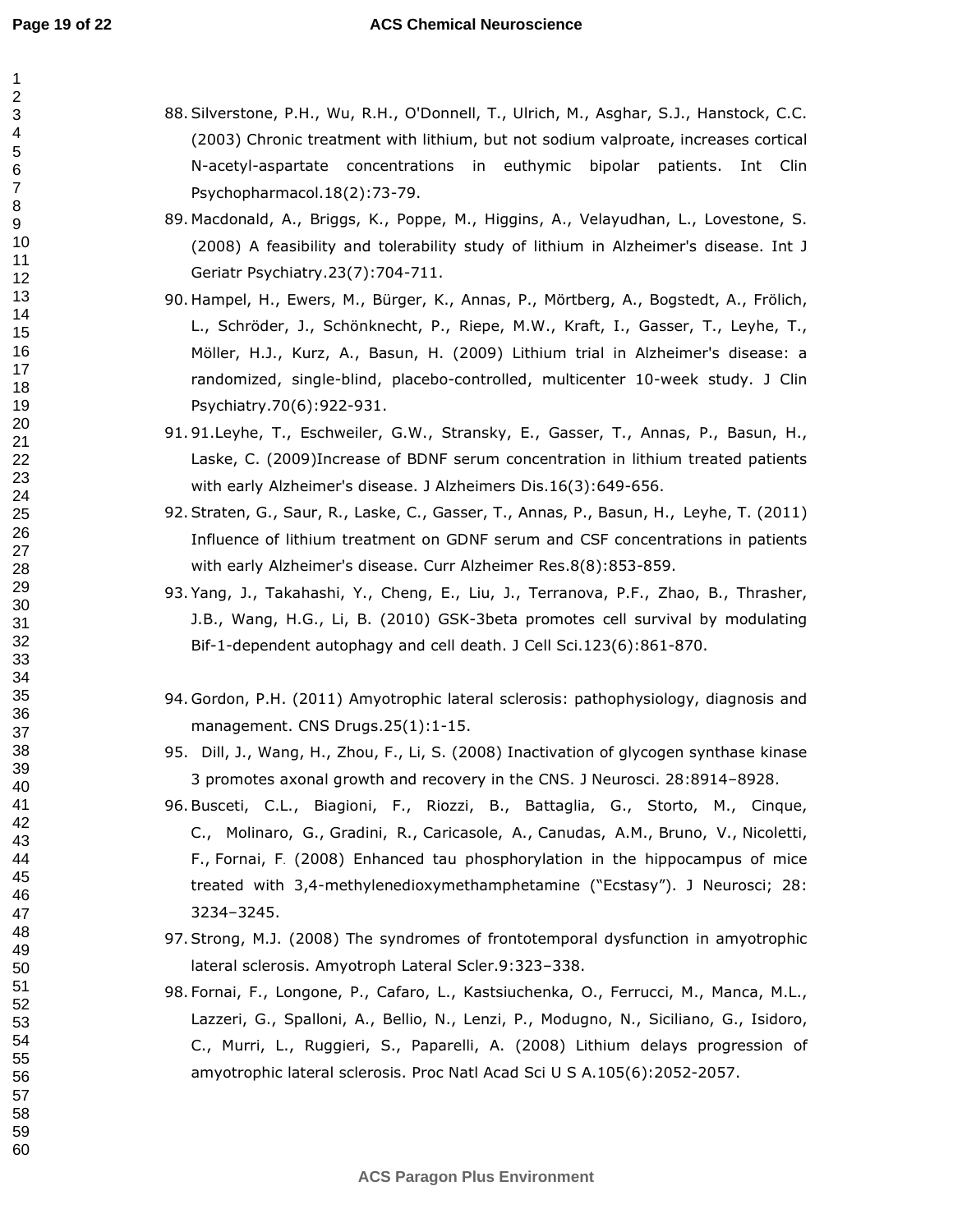- 99. Feng, H.L., Leng, Y., Ma, C.H., Zhang, J., Ren, M., Chuang, D.M. (2008) Combined lithium and valproate treatment delays disease onset, reduces neurological deficits and prolongs survival in an amyotrophic lateral sclerosis mouse model. Neuroscience. 155(3):567-572.
- 100. Chiò, A., Mora, G. (2013) The final chapter of the ALS lithium saga. Lancet Neurol.12(4):324-325.
- 101. Morrison, K.E., Dhariwal, S., Hornabrook, R., Savage, L., Burn, D.J., Khoo, T.K,, Kelly, J., Murphy, C.L., Al-Chalabi, A., Dougherty, A., Leigh, P.N., Wijesekera, L., Thornhill, M., Ellis, C.M., O'Hanlon, K., Panicker, J., Pate, L., Ray, P., Wyatt, L., Young, C.A., Copeland, L., Ealing, J., Hamdalla, H., Leroi, I., Murphy, C., O'Keeffe, F., Oughton, E., Partington, L., Paterson, P., Rog, D., Sathish, A., Sexton, D., Smith, J., Vanek, H., Dodds, S., Williams, T.L., Steen, I.N., Clarke, J., Eziefula. C., Howard, R., Orrell, R., Sidle. K., Sylvester, R., Barrett, W., Merritt, C., Talbot, K., Turner, M.R., Whatley, C., Williams, C., Williams, J., Cosby, C., Hanemann, C.O., Iman, I., Philips, C., Timings, L., Crawford, S.E., Hewamadduma, C., Hibberd, R., Hollinger, H., McDermott, C., Mils, G., Rafiq, M., Shaw, P.J., Taylor, A., Waines, E., Walsh, T., Addison-Jones, R., Birt, J., Hare, M., Majid, T. (2013) Lithium in patients with amyotrophic lateral sclerosis (LiCALS): a phase 3 multicentre, randomised, double-blind, placebo-controlled trial. Lancet Neurol.12(4):339-345.
- 102. Feng, H.L., Leng, Y., Ma, C.H., Zhang, J., Ren, M., Chuang, D.M. (2008)Combined lithium and valproate treatment delays disease onset, reduces neurological deficits and prolongs survival in an amyotrophic lateral sclerosis mouse model. Neuroscience. 155(3):567-572.
- 103. Chiu, C.T.1, Liu, G., Leeds, P., Chuang, D.M. (2011) Combined treatment with the mood stabilizers lithium and valproate produces multiple beneficial effects in transgenic mouse models of Huntington's disease. Neuropsychopharmacology.36 (12):2406-21.
- 104. 104. Yu, F.1, Wang, Z., Tanaka, M., Chiu, C.T., Leeds, P., Zhang, Y., Chuang, D.M. (2013) Posttrauma cotreatment with lithium and valproate: reduction of lesion volume, attenuation of blood-brain barrier disruption, and improvement in motor coordination in mice with traumatic brain injury. J Neurosurg. 119(3):766- 73.
- 105. Chiò, A., Mora, G. (2013) The final chapter of the ALS lithium saga. Lancet Neurol. 12(4):324-325.
- 106. Youdim, M.B., Arraf, Z. (2004) Prevention of MPTP (N-methyl-4-phenyl-1,2,3,6 tetrahydropyridine) dopaminergic neurotoxicity in mice by chronic lithium: involvements of Bcl-2 and Bax. Neuropharmacology.46(8):1130-1140.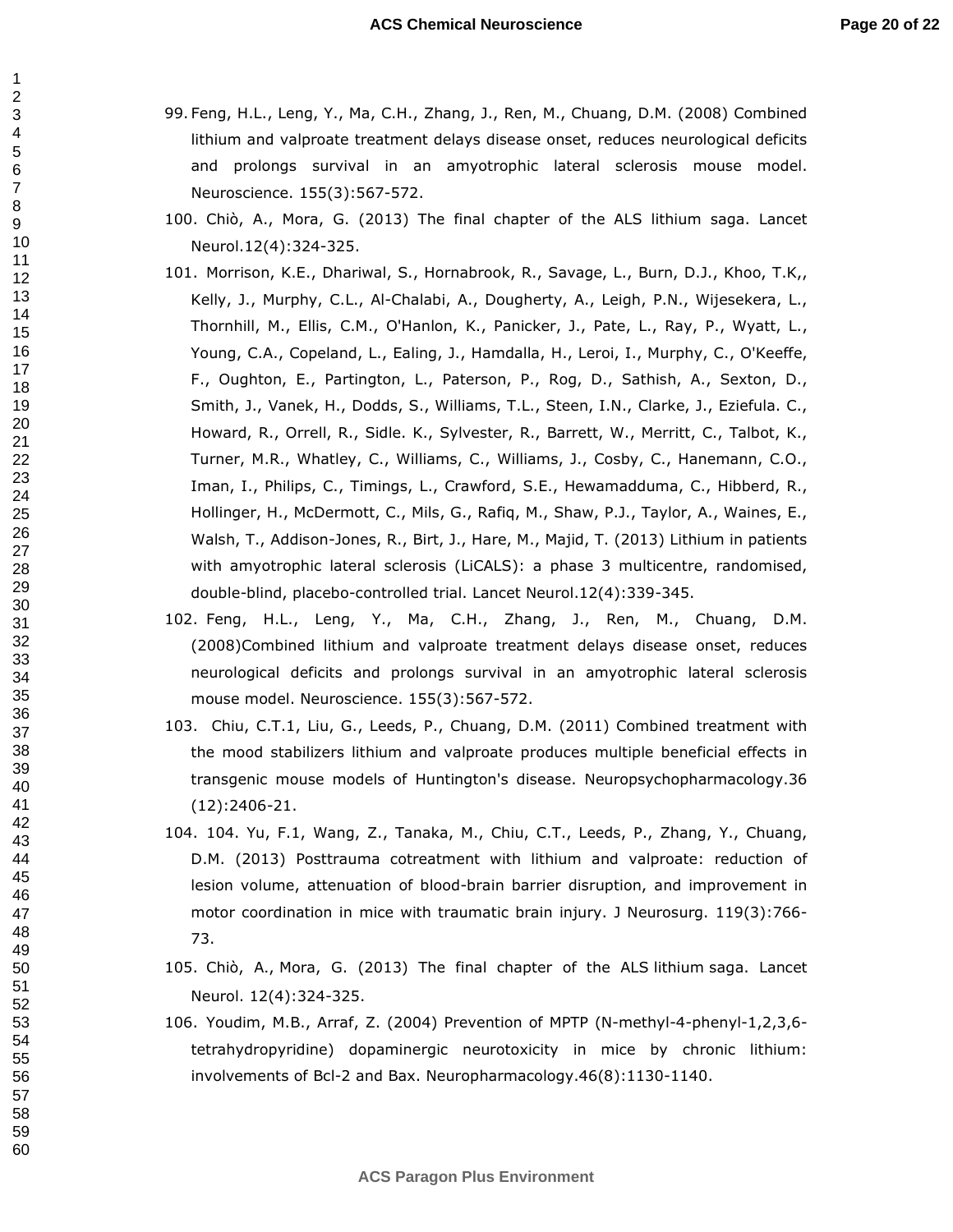#### **ACS Chemical Neuroscience**

- 107. Yong, Y., Ding, H., Fan, Z., Luo, J., Ke, Z.J. (2011) Lithium fails to protect dopaminergic neurons in the 6-OHDA model of Parkinson's disease. Neurochem Res.36(3):367-374.
- 108. Senatorov, V.V, Ren, M., Kanai, H., Wei, H., Chuang, D.M. (2004) Short-term lithium treatment promotes neuronal survival and proliferation in rat striatum infused with quinolinic acid, an excitotoxic model of Huntington's disease. Mol Psychiatry.9(4):371-385.
- 109. Wei, H., Qin, Z.H., Senatorov, V.V., Wei, W., Wang, Y., Qian, Y., Chuang, D.M. (2001) Lithium suppresses excitotoxicity-induced striatal lesions in a rat model of Huntington's disease. Neuroscience. 106(3):603-612.
- 110. Wood, N.I., Morton, A.J. (2003) Chronic lithium chloride treatment has variable effects on motor behaviour and survival of mice transgenic for the Huntington's disease mutation. Brain Res Bull.61(4):375-383.
- 111. Xilouri, M., Vogiatzi, T., Vekrellis, K., Stefanis, L. (2008) Alphasynuclein degradation by autophagic pathways: a potential key to Parkinson's disease pathogenesis. Autophagy.4:917–919.
- 112. Chen, G., Bower, K.A., Ma, C. Fang, S., Thiele, C.J., Luo, J. (2004) Glycogen synthase kinase 3beta (GSK3beta) mediates 6-hydroxydopamine-induced neuronal death. FASEB J.18:1162–1164.
- 113. Ge, X.H., Zhu, G.J., Geng, D.Q., Zhang, Z.J., Liu, C.F. (2012) Erythropoietin attenuates 6-hydroxydopamine-induced apoptosis via glycogen synthase kinase 3β-mediated mitochondrial translocation of Bax in PC12 cells. Neurol Sci.33(6):1249-1256.
- 114. Wei, H., Qin, Z.H., Senatorov, V.V., Wei, W., Wang, Y., Qian, Y., Chuang, D.M. (2001) Lithium suppresses excitotoxicity-induced striatal lesions in a rat model of Huntington's disease. Neuroscience.106:603–612.